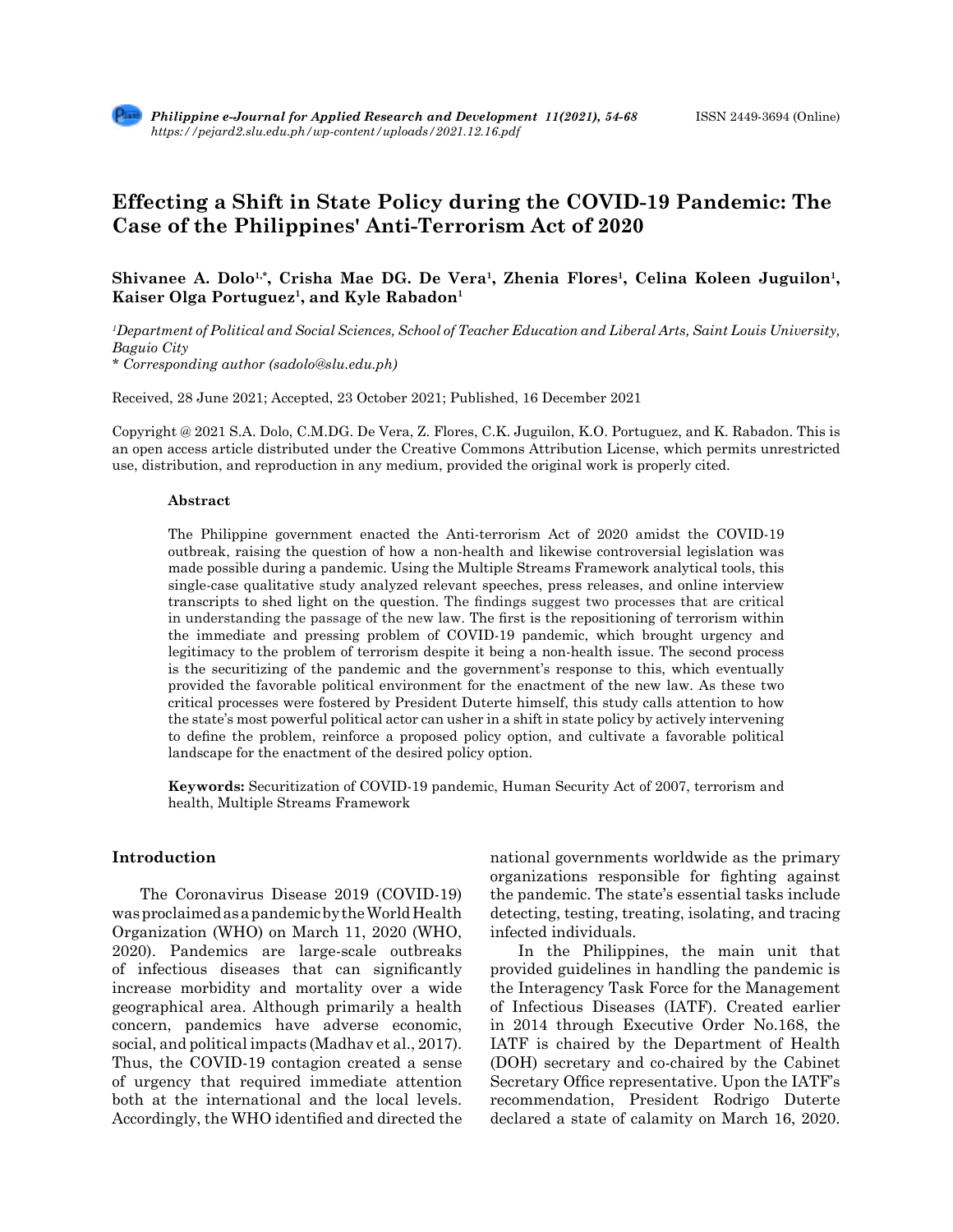This placed the entire country in a 6-month state of emergency, with all national agencies and local governments directed to allot resources and pursue actions to eliminate the COVID-19 threat. The whole of Luzon, being the most affected, was placed under Enhanced Community Quarantine (ECQ), which required restriction of movement and strict home quarantine. On March 24, 2020, the Philippine Congress enacted Republic Act No. 11469 or the Bayanihan to Heal as One Act to mitigate the effects of the ECQ and the pandemic as a whole. This provided emergency subsidies and financial aid to affected employees and likewise mandated flexible job structures to cope with the implemented lockdowns.

The COVID-19 pandemic and its various consequences presented an unprecedented and enormous challenge to the Philippine government, requiring full attention and massive resources. But amidst the pandemic's combined health, social, and economic exigencies, the Philippine national government managed to pass RA 11479, or the Anti-Terrorism Act (ATA) of 2020, which was signed by President Duterte into law on July 3, 2020. The new law repealed RA 9372 or the Human Security Act (HSA) of 2007 (Santos, 2020), putting into effect more stringent measures to combat terrorism like subjecting suspects to surveillance, warrantless arrest and detention for up to 24 days, and removing compensation for the suspect in the event of acquittal (Venzon, 2020). Considering the contentious nature of the law, and more importantly, the exigencies of the pandemic faced by the country, the passage of ATA 2020 is perplexing and, thus, worth investigating. How was it possible for a highly controversial law, which has nothing to do with health or the pandemic, to be enacted at a time when the Philippine state's full attention is expectedly focused on addressing the pandemic and its calamitous impacts?

This research aims to shed light on the issue of giving legislative priority to the ATA despite the urgency of the COVID-19 pandemic. Using the analytical tools provided by the Multiple Streams Framework (MSF), the study shall call attention to the securitization of the COVID-19 pandemic and the state's response to it as a central consideration in understanding the issue. Securitization refers to the labeling of a concern as a security issue by actors in positions of power (Nyman, 2013). Developed by the Copenhagen School, the securitization theory aims to broaden security beyond the traditional sectors of military, environment, economy, society, and politics (Buzan et al., 1998).

#### *The Multiple Streams Framework*

The MSF comes from Kingdon's (1984/2011) *Agendas, Alternatives, and Public Policies,* which explains the seemingly flexible character of the agenda-setting phase of the policymaking process. Kingdon identified and presented the problem, policy, and political streams, including policy windows and policy entrepreneurs, as analytical tools to explain the fluid nature of agenda-setting and decision making.

The problem stream involves recognizing and determining a condition as a problem using indicators, focusing events, and feedbacks. The policy stream is where numerous ideas float, as policy communities composed of specialists in each policy area propose and discuss ideas and solutions. Political stream refers to political events and activities playing significant roles in policymaking, which include the national mood and the organized political forces in the country. The critical merging of the three streams occurs during an open policy window, when gripping events carry the problem into the policy stream, or when favorable policymakers happen to be in power. Accordingly, policy entrepreneurs facilitate the convergence of the streams during an open policy window.

While it was originally meant to explain agenda-setting, Kingdon's framework was developed further by Nikolaos Zahariadis to cover the entire policymaking process. Zahariadis (2007) focused on explaining national government policymaking with vaguely defined problems and unclear policy choices. Another innovation was introduced by Knaggard (2015), who highlighted the analytical separation of the streams by focusing on the actors involved in the problem stream. He stressed the role of "problem brokers" responsible for framing a condition as a problem without any intention of coupling it with a specific policy alternative.

Kingdon's MSF and its elaborations have henceforth been employed as useful policy analytical tools. For example, it was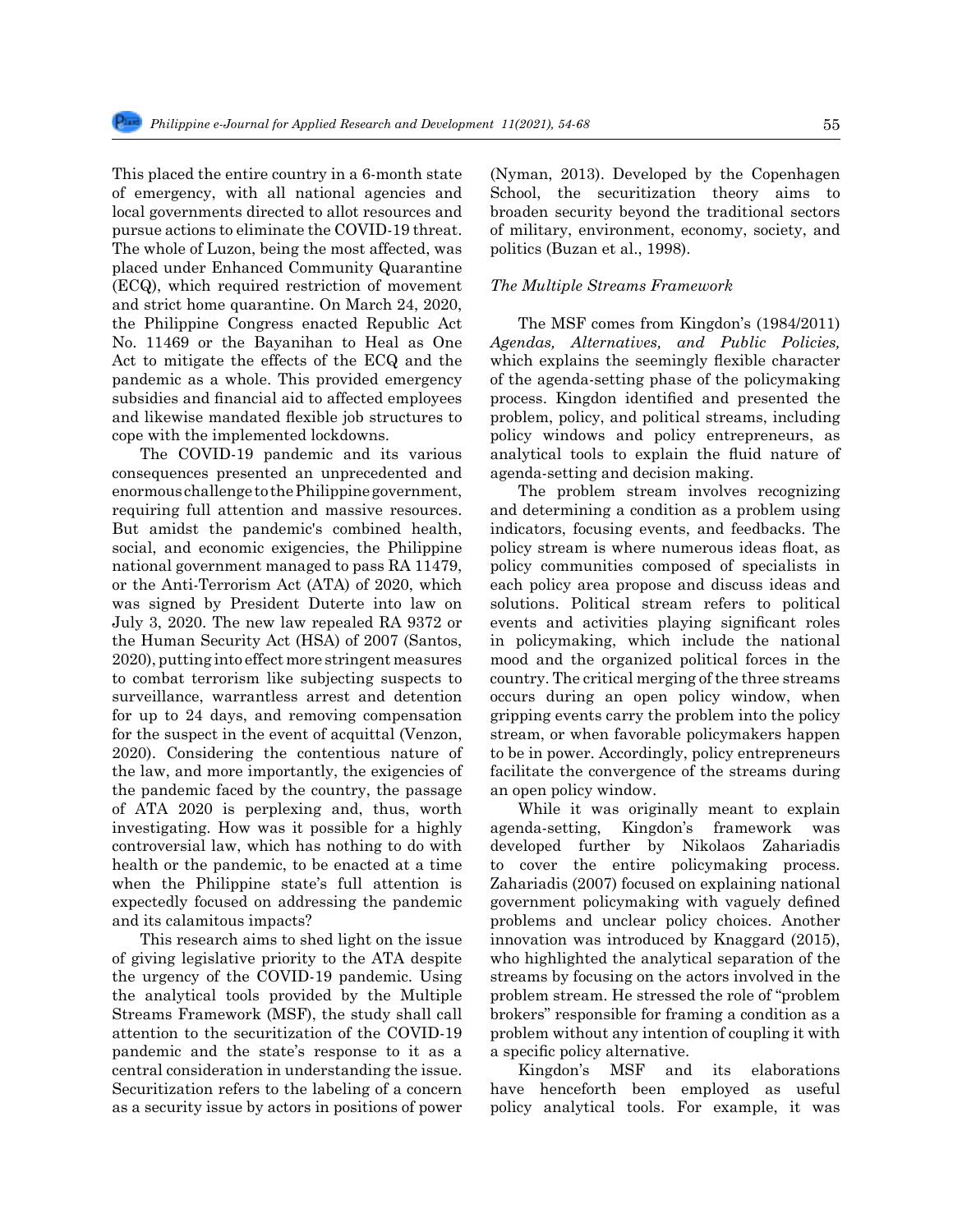used to explain the policymaking process in Madrid (Ruvalcaba-Gomez et al., 2020), the transportation policy in China (Ge, Shi, & Wang, 2020), the power sector policy change in Japan (Tanaka et. al., 2020), and Obama's No child left behind waiver policy in the USA (Angervil, 202).

### **Methodology**

#### *Research Method*

This paper used the qualitative single case study design to examine how the ATA of 2020 was enacted while the country was busy coping with the challenges of the COVID pandemic. Case studies are appropriate when "investigating a contemporary issue within its real-life context" (Yin, 1994, p.13). The enactment of the ATA of 2020 is worthy of a single case study approach, as it is the only anti-terrorism law enacted the world over during the COVID-19 pandemic. Other countries like Belgium, France, Ireland, Italy, the United Kingdom, and Australia enacted their respective laws in 2005, and the rest, immediately after the 9/11 terrorist attack in the USA (HRW, 2012).

#### *Data Sources*

With the limitations in data gathering due to the pandemic, the main data sources for this study are documents. Documents are a stable source of text that provides context to the enactment of ATA in 2020. Besides, they can be quickly retrieved and repeatedly reviewed for coding purposes (Yin, 1994; Bowen, 2009). In addition to documents, online interviews were conducted among uniformed personnel to triangulate the data from the documents. Overall, this study analyzed 13 documents and 33 online interview responses.

Using the MSF's definition of policy entrepreneurs, the researchers looked for relevant documents produced by government officials and agencies that were initially thought to have played a role in the passage of the ATA of 2020. These included offices and personalities from both the executive and legislative bodies. Thus, the official websites of the Presidential Communications Operations Office (PCOO), the Philippine official gazette, the Philippine Senate, and the Department of Health (DOH) were mined for potential data sources. The search for initial documents was limited to those released from the date of the official declaration of the pandemic, March 15, 2020, until the enactment of the ATA on July 3, 2020. This resulted in a total of 29 presidential speeches and 89 DOH press releases.

The surveyed documents were skimmed through and streamlined based on their relevance to the problem, policy, and politics stream, and policy window outlined by the MSF. This resulted in the identification of five presidential speeches which mentioned both the problem of terrorism and COVID-19. As for the DOH press releases, three were considered for their repetitive use of war rhetoric in describing the COVID-19 pandemic. Needing confirmation for the presidential speeches, the researchers expanded their search and included a survey conducted by the Social Weather Station (SWS) and a press release issued by the National Intelligence Coordinating Agency (NICA).

As the available documents could not provide data for the policy stream, the researchers had to specifically search for sponsorship speeches and interviews concerning the enactment of the anti- terrorism law. This resulted in the inclusion of two sponsorship speeches and one newspaper interview. The sponsorship speeches were those of Senators Imee Marcos and Panfilo Lacson, which were delivered on July 18, 2019 and October 2, 2019, respectively. Meanwhile the newspaper interview dated June 15, 2020 was with Antonio Trillanes, which provided the most comprehensive list of policy alternatives in lieu of an anti-terrorism law.

The data gathering of documents was conducted from March 22-27, 2021. After the selection, a total of 13 documents were left for analysis (see Annex A for the final list). The documents are numbered accordingly, and these numbers are indicated in parenthesis after each code to mark their specific sources.

Finally, to validate the results from the document sources, online interviews were conducted among the Philippine National Police (PNP) and the Armed Forces of the Philippines (AFP). Given the significant role of the uniformed personnel in implementing COVID-19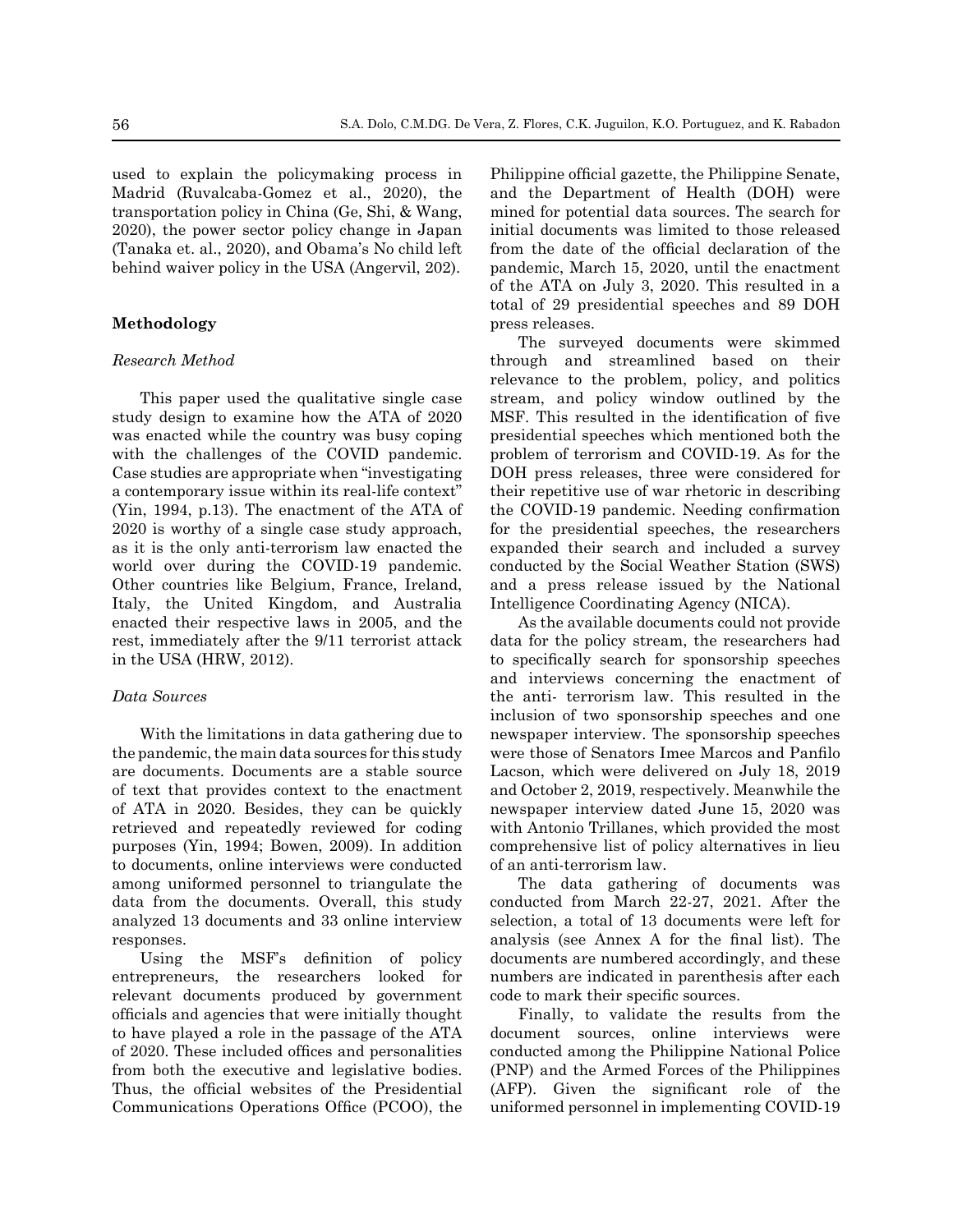protocols and suppressing terrorist activities, the interviews aimed to get their perceptions regarding the occurrence of terrorism during the early months of the COVID-19 outbreak, the efficiency of the HSA of 2007, and the public sentiment during the pandemic. The online interviews were conducted through google form from July 11-15, 2020 (see Annex B for the list of informants).

#### *Data Analysis*

Qualitative content analysis facilitated the reduction of codes into categories relevant to the research question. The coding process, which allowed the reduction of raw data into codes, was guided by the qualitative coding process manual of Saldana (2016). The initial coding process was performed by identifying the relevant lines or paragraphs from the document and interview data. The researchers then proceeded with the first cycle coding, combining structural, process, and in vivo coding. The first cycle coding resulted in preliminary codes, which were again coded to arrive at eight final codes. The final codes were then categorized based on the elements of the MSF.

#### **Results and Discussion**

#### *The Problem Stream*

The problem stream involves the recognition of a condition as a problem using indicators, focusing events, and feedbacks. Along this point, it is to be noted that the problem of terrorism in the Philippines existed even before the COVID-19 outbreak. Since January 2000, extremist groups have carried out more than 40 bombings in the country (HRW, 2007). What is new is the portrayal of terrorism as a continuing threat even during the COVID-19 outbreak, and being specifically pointed out as a hindrance to the government's efforts in addressing the pandemic. This is evident from the documentary data as well as the interviews with the uniformed personnel, as shown in Table 1.

President Duterte's various public speeches addressing the COVID-19 constantly made references to terrorism. Following his lead, the NICA pointed out that the COVID-19 pandemic did not stop what it identified as Communist Terrorist Groups (CTG) from launching radical activities, as it reported six terrorist attacks from the group over the period of March 19 to April 10, 2020 (NICA, 2020 July).

| <b>Preliminary codes</b>                                                                                                                                                                                                                                                                                                                                                                                                                                                                                                                                                                                                                                                                                                                                                                                                                                                                                   | <b>Final code</b>                                                                                                                                  |
|------------------------------------------------------------------------------------------------------------------------------------------------------------------------------------------------------------------------------------------------------------------------------------------------------------------------------------------------------------------------------------------------------------------------------------------------------------------------------------------------------------------------------------------------------------------------------------------------------------------------------------------------------------------------------------------------------------------------------------------------------------------------------------------------------------------------------------------------------------------------------------------------------------|----------------------------------------------------------------------------------------------------------------------------------------------------|
| • "The pandemic has not killed terrorism. It remains alive." $(D \# 12)$<br>• The COVID-19 pandemic did not stop the CPP-NDF-NPA or the CTG<br>from launching terrorist activities. $(D \# 13)$<br>• "Terrorism is the number one threat." $(D#6)$<br>• NICA reports five terrorist attacks from March 19, 2020, to March 31,<br>2020. (D #13)<br>• The attack identified on April 10, 2020, was against a COVID-19 task<br>force. $(D#13)$<br>• Terrorists are continuing their activities such as bomb threats,<br>revolutionary tax collection, and ambush. (UP#1)<br>• The NPA rebels ambushed the government forces to disturb or prevent<br>the government efforts to fight the pandemic and assist those who are in<br>need. $(UP#3)$<br>• There were several violent terroristic attacks made and initiated by<br>national and local terrorist groups amidst this pandemic of COVID-19.<br>(UP#24) | <b>Terrorist</b><br>activities<br>continued during<br>the COVID-19<br>pandemic,<br>causing setbacks<br>to the effort<br>to contain the<br>pandemic |
| • They attack those who are on their way to deliver relief goods to a certain<br>area. Those transporting, financial aid, goods, medical services, and<br>COVID-19 vaccine. (UP $\#24$ )                                                                                                                                                                                                                                                                                                                                                                                                                                                                                                                                                                                                                                                                                                                   |                                                                                                                                                    |

**Table 1**. Codes for the problem stream

Legend: D – Document, UP – Uniformed personnel

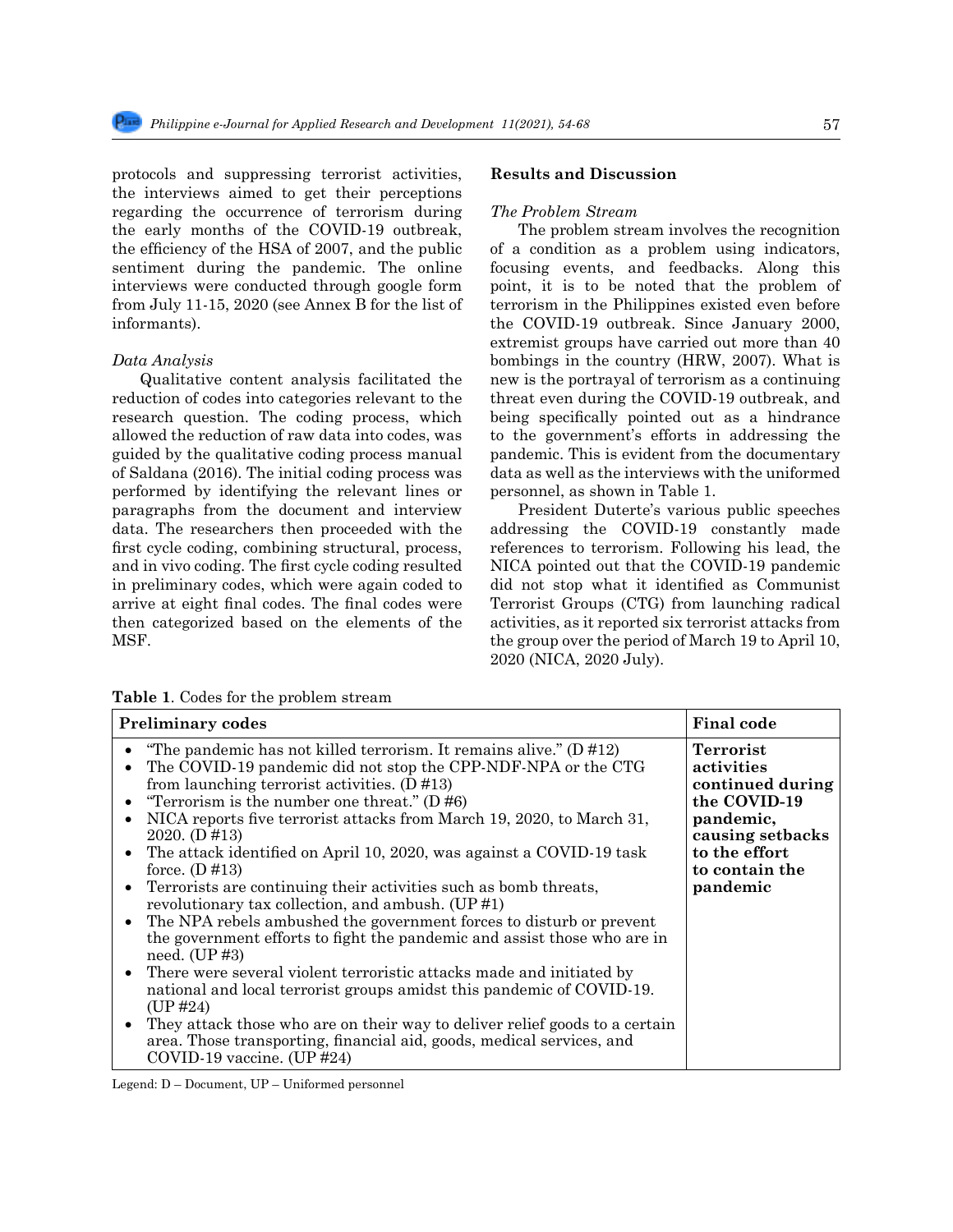Aside from calling attention to acts of terrorism being actively conducted amidst the COVID-19 pandemic, the government authorities also pointed out to these activities as disruptive of the country's efforts to contain and mitigate the pandemic. This was confirmed by uniformed personnel who claimed that the terrorists, by targeting military escorted relief operations, have prevented the delivery of services that could mitigate the effects of the COVID-19 pandemic. Moreover, terrorist threats lessened the number of uniformed personnel available to implement health protocols, thus creating a setback to the lockdown and health checkpoints. As explained by a police officer: "Terrorists take advantage of those moments where they know that uniformed personnel are the only people allowed to travel during the pandemic" (Uniformed personnel #15). Another police officer added: "The NPA [New People's Army] rebels ambushed the government forces to disturb or prevent the government efforts to fight the pandemic and assist those who are in need" (Uniformed personnel #3).

According to the MSF, indicators and focusing events are not enough to bring an issue to the problem stream (Kingdon, 1984/2011). Knaggard (2015) claims that "problem brokers" perform the vital role of framing these conditions to constitute a political problem. In this case, President Duterte played such a role. First, he brought the issue of terrorism to the attention of the public preoccupied with COVID-19, pointing out that acts of terrorism were continuing depite the pandemic. Second, he also argued that terrorist activities were disruptive of peace and order in general, and the country's efforts to contain and mitigate the pandemic in particular. Thus, the President framed terrorism, like COVID-19, as a pressing concern that is equally needing immediate attention. He was able to link terrorism with COVID-19 and the efforts to contain it. Even at the height of the pandemic, the President tagged terrorism as "the number one threat to the country" (PCOO, 2020 April 3). As a result, the problem that would have otherwise been relegated to the sidelines due to the pandemic's more immediate and pressing challenges was in fact catapulted to the front and center of the government's response to the pandemic.

#### *The Policy Stream*

Republic Act No. 9327, otherwise known as the Human Security Act (HSA) of 2007, was the law originally set in place to address terrorism in the country (Eadie, 2007). This was passed specifically to counter the threat of high-profile extremist groups in the country and the regional menace posed by Jemaah Islamiyah (Cabalza, 2011). However, a few actors have questioned the effectiveness and sufficiency of the existing law in combatting the threat of terrorism. For this reason, they argued that the law either be amended or replaced with a new one. This particular position, however, was not the only policy alternative that was available. There were dissenting voices that presented other policy options beyond having to amend the current law or to enact a new one. Table 2 presents the codes arguing for the ineffectiveness of HSA 2007, on the one hand, and the alternative policy options, on the other hand.

The proponents of the new anti-terrorism bill pointed out the cases of the Marawi siege of 2017 and the Lamitan, Basilan bombing of July, 2018 as indicative of the limitations of the current law. For the Marawi siege, Senator Imee Marcos argued that "despite the magnitude and costs incurred, only one Nur Supian was convicted under the HSA of 2007" (sponsorship speech for SB #630, 2018 July 19). As for the Lamitan, Basilan bombing, Senator Panfilo Lacson pointed out that although all the accused individuals "are members of armed groups known to have pledged loyalty to the international terrorist groups, Islamic State," they were charged with murder under the Philippine Revised Penal Code instead of being declared as terrorists under the HSA of 2007 (sponsorship speech, 2019 October). Thus, for both legislators, the HSA was insufficient to exact accountability from those who committed terrorist acts. Moreover, they also argued that this law has failed to provide the needed legal framework in fighting terrorism in the country, hence the need for a new law.

On the other hand, there were contrary arguments questioning the need to amend or repeal the existing law. Former Senator Antonio Trillanes laid out some of these alternatives (Magsino, 2020). First, he cited the Philippine Identification System (PhilSys) as embodied in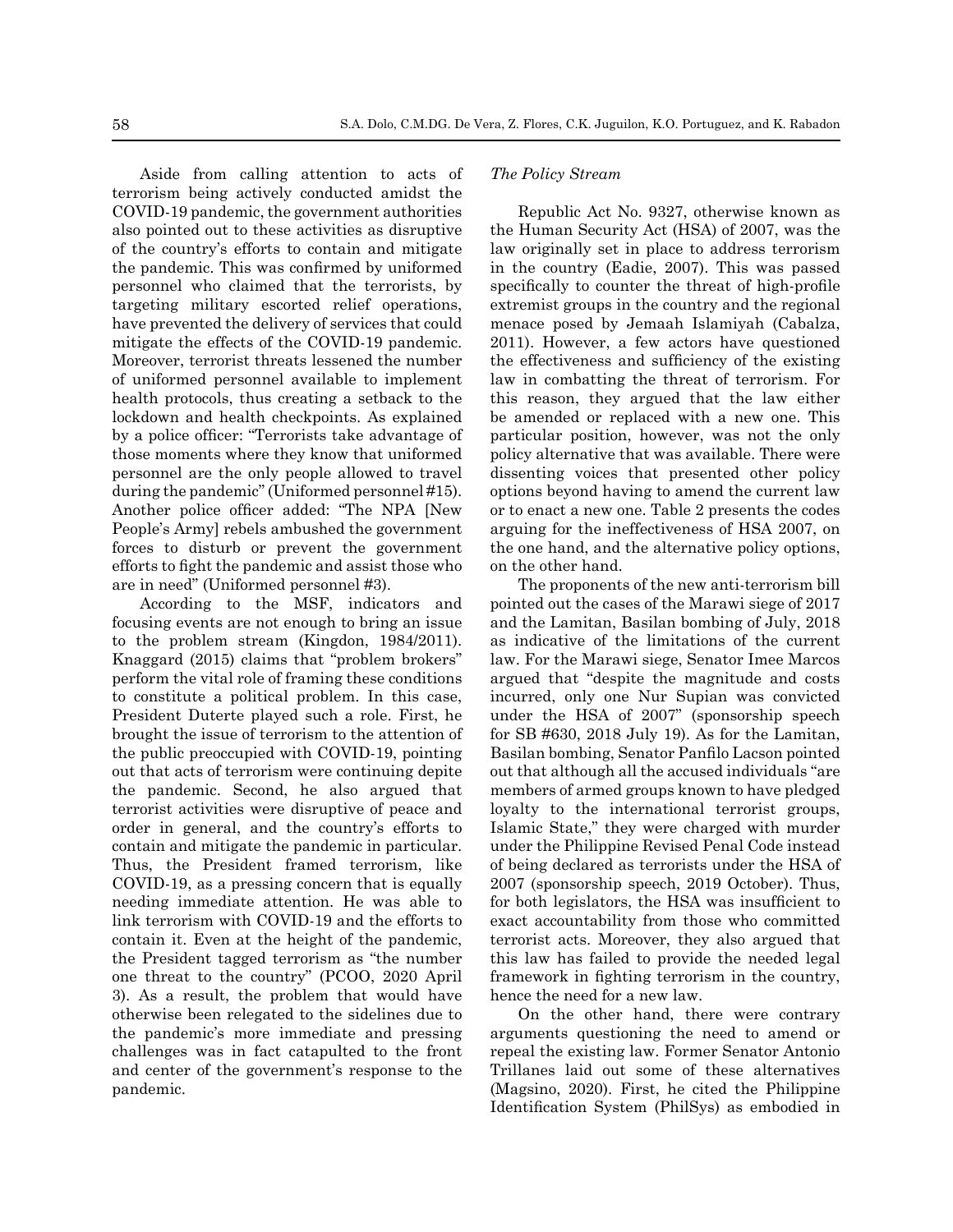| Table 2. Codes for the policy stream |  |  |  |  |  |
|--------------------------------------|--|--|--|--|--|
|--------------------------------------|--|--|--|--|--|

| <b>Preliminary codes</b>                                                                                                                                                                                                                                                                                                                                                                                                                                                                                                                                                                                                                                                                                                                                                                                                                                                                                                                                                                                                                                                                                                                                                                 | <b>Final codes</b>                                                                                                              |
|------------------------------------------------------------------------------------------------------------------------------------------------------------------------------------------------------------------------------------------------------------------------------------------------------------------------------------------------------------------------------------------------------------------------------------------------------------------------------------------------------------------------------------------------------------------------------------------------------------------------------------------------------------------------------------------------------------------------------------------------------------------------------------------------------------------------------------------------------------------------------------------------------------------------------------------------------------------------------------------------------------------------------------------------------------------------------------------------------------------------------------------------------------------------------------------|---------------------------------------------------------------------------------------------------------------------------------|
| "HSA inadequately punished those responsible for the Marawi siege." (D<br>$\bullet$<br>#1)<br>"HSA only applies to those not covered by the revised penal code." $(D \# 1)$<br>$\bullet$<br>"HSA does not cover the new modes of extreme violence in terrorism." (D<br>$\bullet$<br>#1)<br>Those involved in the Lamitan, Basilan bombing on September 10, 2018,<br>"despite having committed clear acts of terrorism, the suspects were<br>charged with murder." $(D#2)$<br>"Our country's legislative framework for anti-terrorism has remained<br>$\bullet$<br>toothless." $(D#2)$<br>"The HSA has proven to fail in terms of its efficacy as an anti-terrorism<br>$\bullet$<br>measure." $(D#2)$<br>"There is a need for a strong legal backbone to fight terrorism." $(D#2)$<br>$\bullet$<br>There is a need for a "clear, concise, balanced, and rational" legal<br>$\bullet$<br>framework against terrorism. $(D#2)$<br>The government and the law's punishment are very lenient. (Uniformed<br>$\bullet$<br>personnel $#3, #9$<br>"It has a limited sanctioning power" (Uniformed personnel #6, #24)<br>"No conviction under HSA to date" (Uniformed personnel #24)<br>$\bullet$ | The Human<br><b>Security Act</b><br>of 2007 is<br>ineffective and<br>insufficient,<br>thus the need to<br>amend or repeal<br>it |
| The implementation of the national identification system, which would<br>$\bullet$<br>serve as a database of biometric features of all citizens. $(D#10)$<br>To increase the intel funds of the Armed Forces of the Philippines. $(D \# 10)$<br>$\bullet$<br>To bring back the Visiting Forces Agreement (VFA) with the US and to<br>$\bullet$<br>fully implement the Enhanced Defense Cooperation Agreement. $(D#10)$<br>To implementing strict border protocols in airports and seaports $(D#10)$<br>$\bullet$<br>The NTF-ELCAC or the National Task Force to End Local Communist<br>$\bullet$<br>Armed Conflict. (Uniformed personnel #7, #10, #23, #24)<br>Community engagement, community cooperation, and community<br>$\bullet$<br>education, awareness. (Uniformed personnel #1, #2, #4, #18, #21, #27)                                                                                                                                                                                                                                                                                                                                                                          | The presence<br>of policy<br>alternatives<br>other than<br>amending or<br>repealing HSA<br>2007                                 |

**Legend:** D – Document, UP – Uniformed personnel

the PhilSys Act (RA 11055) enacted on August 6, 2018 by President Duterte. Even Presidential Spokesperson Harry Roque stated himself that PhilSys would help prevent identity theft, making it more difficult to commit crimes and terrorist acts (Parrocha, 2020). The second policy alternative presented is the revival of the Visiting Forces Agreement (VFA), which Trillanes argued can supply the much-needed military resources to fight terrorism in the country. The other proposed measures included increasing the intel funds of the AFP and implementing stricter border controls.

The position of Trillanes was echoed by uniformed personnel who maintained that HSA 2007 is still useful. According to a Police Executive Master Sergeant, "The HSA would be the best means to counter terroristic activities in the country because it is indeed the comprehensive and firm approach in countering terrorism and other criminal activities" (Uniformed personnel #25). In addition, the uniformed personnel also called attention specifically to the NTF-ELCAC, the government's program against local terrorism that was created by President Duterte in December 2020 (Executive Order No. 70). Other components of the alternative options include community awareness and information dissemination, addressing the economic roots of terrorism, and even killing the CPP-NPA founder.

In the end, however, the arguments for alternative policy mechanisms beyond amending or repealing the HSA have not gained traction. According to the MSF, a solution floats to the top of the agenda "soup" when the policy entrepreneurs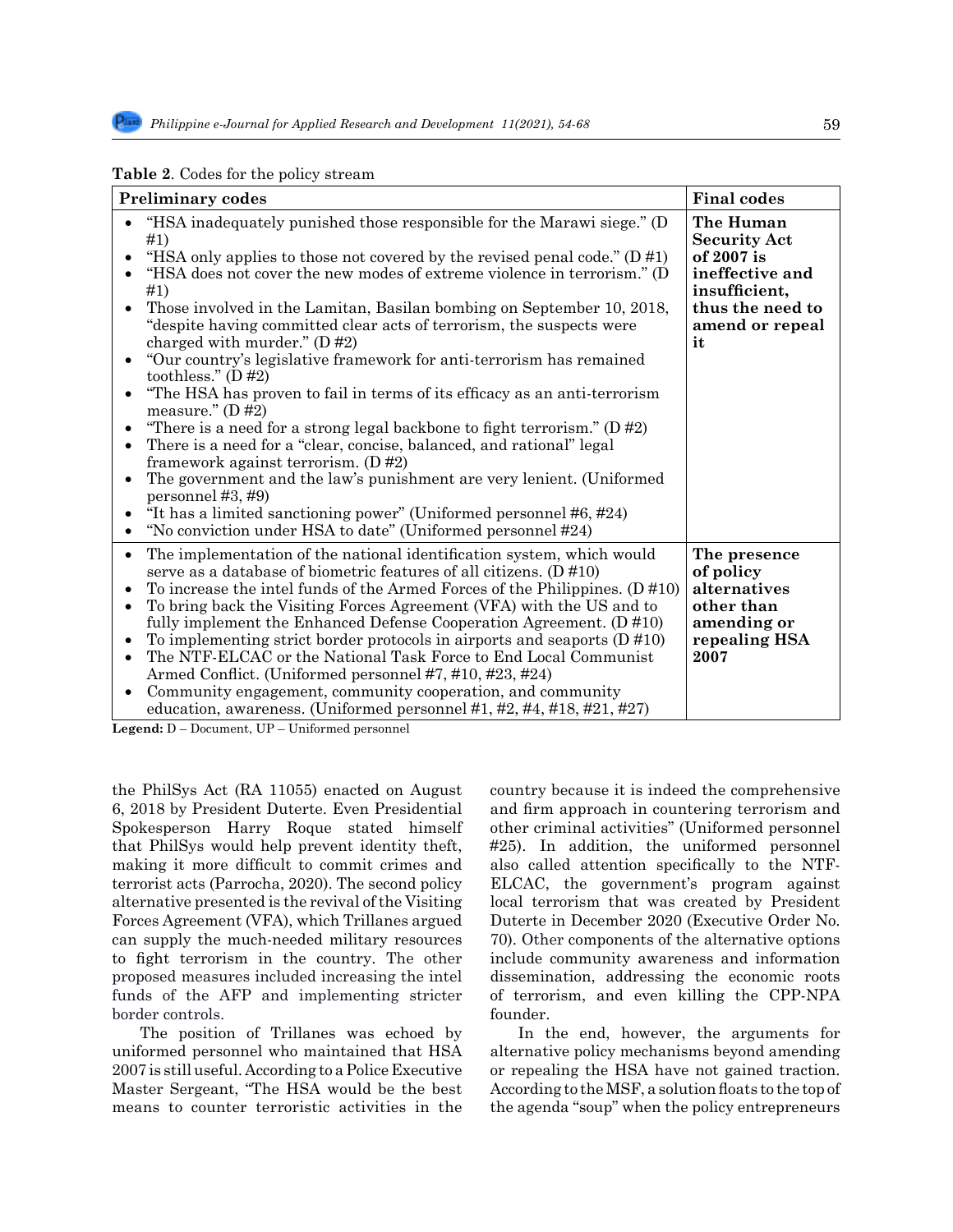are in an authoritative decision-making position. This was borne out by the fact that Marcos and Lacson are incumbent senators, while Trillanes was a former legislator. Hence, the anti-terrorism bill sponsors were better positioned to convince the other members of Congress and the President of the country regarding the value of enacting a new anti-terrorism law.

### *The Politics Stream*

The politics stream refers to political events and activities playing significant roles in policymaking, which include the national mood and the organized political forces in the country. In the case of the enactment of ATA 2020, the COVID-19 outbreak served as the critical event that was utilized by political actors in advancing their policy option. This was made possible by portraying COVID-19 as a threat or enemy to be fought, which necessitated the use of extraordinary measures, like in a war, in order to defeat it. These extraordinary measures eventually contributed to shaping up the national mood that was conducive to the legislation and enactment of the new anti-terrorism bill (see Table 3 for the codes under the politics stream).

Through the leadership of President Duterte, the government constructed the pandemic and its response to this in a war-like scenario. While the pandemic is primarily a health issue, this was effectively framed as a security concern. This was done primarily through the constant and heavy deployment of the language of war to name and discuss the pandemic and the realities around it. First, the COVID-19 virus was presented as an "unseen enemy" to be fought in an "extraordinary war." The DOH press releases described the COVID-19 situation as a "World War C" where every citizen is engaged as a "soldier." All Filipinos were depicted as "COVID-19 warriors" responsible for "killing the adversary."

With COVID-19 identified as an "extraordinary enemy," the government also pushed for extraordinary measures to combat this. These extraordinary measures included the declaration of a state of calamity for the country and the ECQ for Luzon that curtailed travel and imposed strict home quarantine. Likewise, the "extraordinary war" as labeled by the President himself, required the full mobilization and deployment of the police and military who played a critical role in the war. Thus, this justified the extensive authority given to uniformed personnel from the start of the COVID-19 pandemic. In one of President Duterte's early COVID-19 pandemic public speeches, he had himself conspicuously surrounded by ranking uniformed personnel rather than civilian health experts like medical doctors and scientists. This was a visual declaration of the President's 'securitized' approach to the pandemic, which relied heavily on the use of military and police forces as well as the curtailment of movement and imposition of home quarantine in addressing the pandemic (De Jesus, 2020; Maru, 2020). Eventually, the Philippines' COVID-19 lockdown became known as one of the world's longest and strictest (Yee, 2020).

That the military and police personnel have taken the lead role in the country's pandemic response was confirmed by the uniformed personnel themselves. As one police officer mentioned, "We are the frontliners from the beginning of the lockdown" (Uniformed personnel # 9). Another respondent pointed out, "We provided manpower for all the relief operation efforts, lockdown implementation and while doing all those efforts to fight the pandemic, we are still doing our part in protecting the people and defending our country's sovereignty" (Uniformed personnel #3).

Aside from the full deployment of uniformed personnel, part of the government's extraordinary measures to address the pandemic was the enlistment of the Filipino people's unwavering cooperation. In his public speeches on the pandemic, the President repeatedly admonished the citizens to be obedient and follow the guidelines set by the government, including submission to the uniformed personnel. In fact, the President minced no words, claiming that obedience to the uniformed personnel and government regulations was "our most potent weapons in this war against COVID 19" (PCOO, 2020 March 16b). Accordingly, he also made clear that punitive measures await those who violated the government-imposed health regulations (Hapal, 2021). He even went on to give his expressed permission for the killing of violators who endanger the lives of the uniformed personnel as they enforce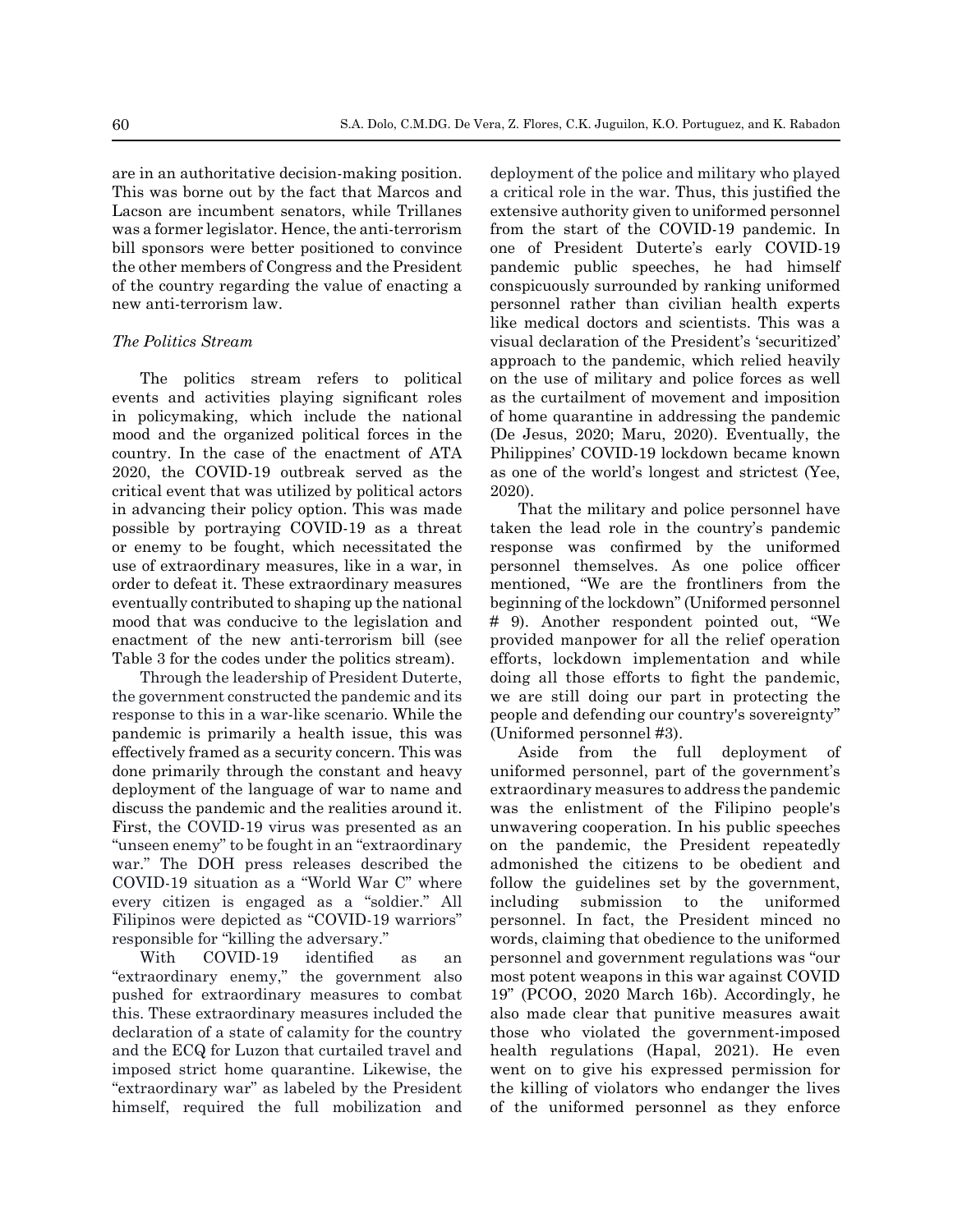# **Table 3**. Codes for the politics stream

| <b>Preliminary codes</b>                                                                                                                                                                                                                                                                                                                                                                                                                                                                                                                                                                                                                                                                                                                                                                                                                                                                                                                                                                                                                                                                                               | <b>Final</b> code                                                                                                                  |
|------------------------------------------------------------------------------------------------------------------------------------------------------------------------------------------------------------------------------------------------------------------------------------------------------------------------------------------------------------------------------------------------------------------------------------------------------------------------------------------------------------------------------------------------------------------------------------------------------------------------------------------------------------------------------------------------------------------------------------------------------------------------------------------------------------------------------------------------------------------------------------------------------------------------------------------------------------------------------------------------------------------------------------------------------------------------------------------------------------------------|------------------------------------------------------------------------------------------------------------------------------------|
| "We are at war against a vicious and invisible enemy." $(D#4)$<br>To fight the "World War C" $(D#8, #9)$<br>"Ang World War C ay hindi matatapos hanggat wala tayong<br>$\bullet$<br>nadidiskubreng bakuna [World War C will not end until a vaccine is<br>found]" $(D#9)$<br>"Our response is not to leave any quarter to our enemy." $(D#4)$<br>"COVID-19 is the collective battle of every Filipino." $(D#7)$<br>"There is a need "for more COVID-19 Warriors." (D#8)<br>"In this extraordinary war, we are soldiers." $(D#4)$                                                                                                                                                                                                                                                                                                                                                                                                                                                                                                                                                                                       | The portrayal<br>of COVID-19<br>as enemy to be<br>subdued, and<br>the heavy use<br>of war rhetoric                                 |
| "State of calamity throughout the Philippines for a period of six months"<br>$\bullet$<br>(D#3)<br>"Enhanced Community Quarantine throughout Luzon beginning 12<br>midnight until April 12 $2020"$ (D #3)<br>"These social distancing measures are necessary to kill the adversary." $(D#4)$<br>"All law enforcement agencies, with the support from the Armed Forces of<br>the Philippines, are hereby declared to undertake all necessary measures<br>to ensure peace and order in affected areas" $(D \#3)$<br>Orders the police, military, and barangay officials to enforce quarantine<br>rules $(D#5)$<br>Determined to use military and police force to contain riots $(D#5)$<br>$\bullet$<br>In arresting, the "police must overcome." $(D#6)$<br>$\bullet$<br>[The uniformed personnel as] frontliners (UP $#5, #9, #11$ )<br>$\bullet$<br>[The uniformed personnel as] first line of defense (UP $\#13, \#24$ )<br>[The uniformed personnel] played essential, helpful, crucial, vital,<br>$\bullet$<br>instrumental, very important roles (UP $#3, #8, #12, #13, #14, 15, #16,$<br>#17, #18, #19, #20, #25) | The need for<br>extraordinary<br>measures to<br>win the war,<br>including<br>the full<br>mobilization<br>of uniformed<br>personnel |
| "We have to contribute to the fight, and that is by obeying the laws,<br>$\bullet$<br>obeying the regulations." $(D#4)$<br>"obey the police and the militaryYou can be arrested." $(D#4)$<br>"if you are advised to go home, and you grapple with the police"<br>with words and ultimately it comes to  public disturbance of public<br>disobedience to a lawful authority Obey" ( $D \neq 4$ )<br>"Sumunod kayo sa mga pulis because ang pulis kumukuha ng order dito<br>sa taas [You follow the police; they are getting orders from me]" ( $D \#4$ )<br>"Your responsibility is to submit to the authority of the police. Submit to<br>the police." $(D#6)$<br>Converging violates the quarantine protocol. $(D#6)$<br>"follow the government" $(D#6)$                                                                                                                                                                                                                                                                                                                                                              | The need<br>for citizens<br>to obey the<br>government<br>or else face<br>sanctions                                                 |
| "They cannot do what they want, they cannot go to places where they<br>want to visit." $(UP#1)$<br>"Their sources of livelihood were affected, especially those whose only<br>resources come from their salary as workers." (UP#4)<br>"Lockdown measures impose great difficulties for the general populace,<br>especially those who need to travel in order to work in another area." (UP<br>#12)<br>"Rapidly affected our day-to-day life, businesses, disrupted trade and<br>movements." (UP #24)<br>"Loss of livelihood and incomes" (UP #31, #32)<br>Had difficulty in adjusting, eventually cooperated $(UP#7)$<br>Scared, shocked, fearful, had a lot of questions (UP #6, #10)<br>Hopeless, confused, angry, devastated (UP #16, #30, #33)<br>$\bullet$                                                                                                                                                                                                                                                                                                                                                        | Passivity and<br>indifference<br>of people due<br>disruption of<br>normal lives<br>and loss of<br>livelihood and<br>income         |

**Legend:** D – Document, UP – Uniformed personnel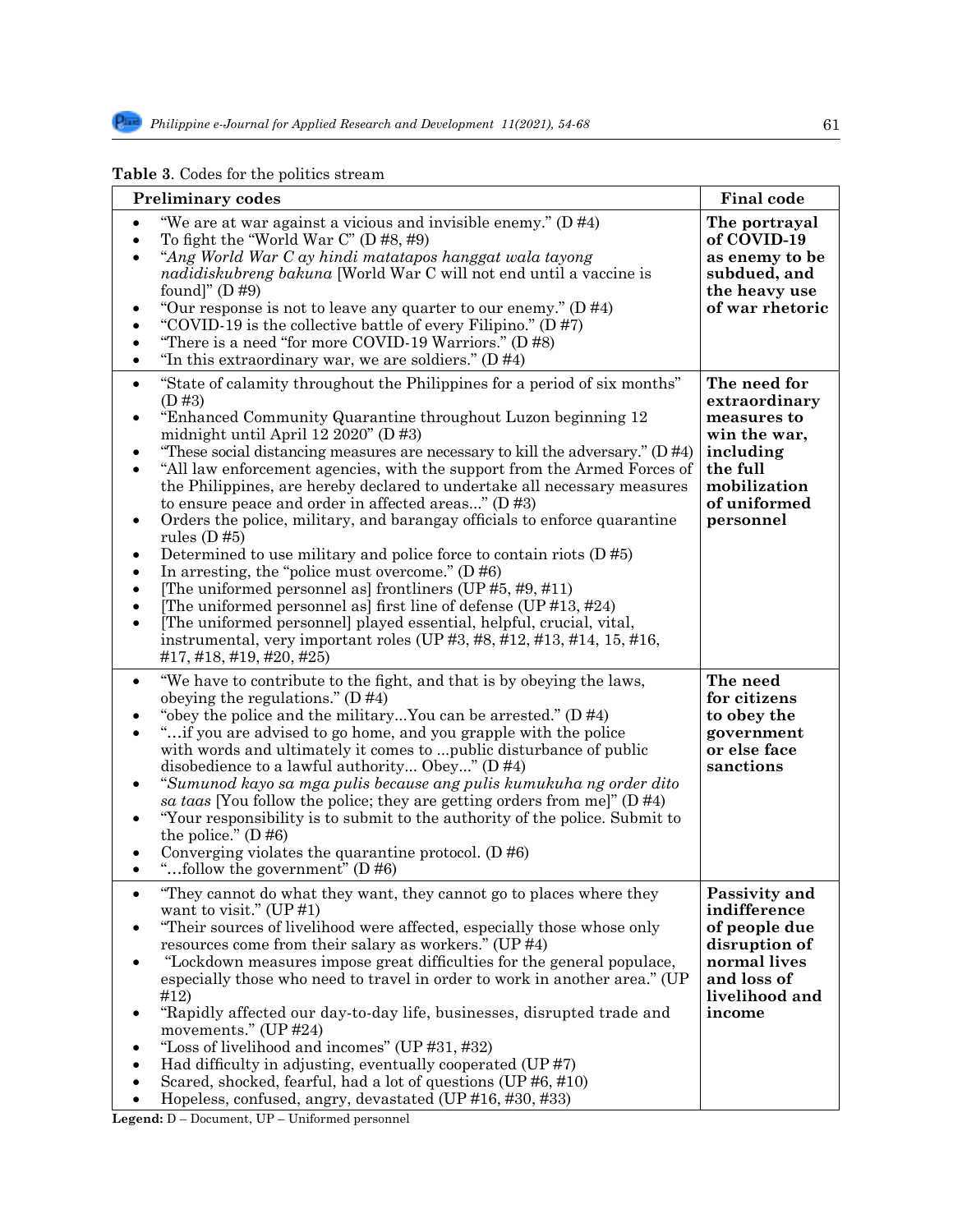government orders. He explained, "I laid the down the predicate… *sinabi ko* [told you] if your life is in danger, then in arresting a person, *kayong mga ayaw sumunod sa batas* [those of you who do not abide by the law]…" (PCOO, 2020 April 3).

With the curtailment of movement and home quarantine, Duterte made efforts to assure the people that the restrictions were mainly to prevent the spread of the virus. He asserted: "This is not Martial law," and told the people not to be afraid. The purpose is "to secure them [citizens] in their homes so that they could not go out and transmit the disease." In addition, he explained that obeying the lockdown rules is the citizens' contribution to curbing the spread of the COVID-19 virus (PCOO, 2020 March 16). The President's continued assurance of the necessity of the lockdown and the uniformed personnel's role in enforcing this apparently led to the people's acceptance of these measures. Thus, in a mobile phone survey conducted by the SWS covering May 4-10, 2020, 84 % of the surveyed respondents agreed that the restriction of movement was necessary to protect people and to limit the spread of the virus (SWS, 2020 June 14).

As a result, obedience to the government primarily characterized the national mood during the first few months of dealing with the COVID-19 pandemic. The Philippine government, through its chief executive, has strongly asserted its authority as the one in charge, while exacting strict compliance from the general population. The government, represented on the ground by the uniformed personnel, was in full control, while the citizens were fully expected to be obedient and submissive, like disciplined warriors taking orders from their superiors. But aside from the expected submission to the government, the general public may also be characterized with indifference and passivity due to their preoccupation with more basic concerns as a result of the disruption of their normal lives and livelihood and even loss of income brought about by the government restrictions on movement and strict home quarantine. As noted by the uniformed personnel, people have become scared, worried, stressed, confused, angry, and devastated. This combined state of affairs created a conducive environment for the eventual policy shift without much public scrutiny and opposition.

## *The Policy Window: The Merging of the Streams*

An open policy window occurs when the problem, policy, and politics streams converge, abetted by the actions of political entrepreneurs. In the case of the legislation and enactment of the new anti-terrorism bill, the opening up of a policy window was possible during the pandemic.

The problem of terrorism and the alternative policy solutions for it existed prior to the COVID-19 pandemic. Terrorist acts were taking place even before the pandemic, and these were dealt with within the confines of existing legal frameworks, particularly the HSA of 2007. There were clamors, though, for the amendment of the current law in order to strengthen this. Already, several initiatives were presented in the legislature for this purpose, like the proposed bill presented by Senators Lacson and Marcos. However, the policy option of enacting a stronger anti-terrorism law remained contentious due to the opposition to its stringent measures and their possible abuse in the hands of a government that is already hounded by allegations of human rights violations (Beltran, 2021).

When the pandemic set in, a whole new dynamic ensued, which eventually paved the way for the enactment of the new anti-terrorism bill and thus effecting a policy shift. The findings of this study suggest two processes that are critical in understanding how this was possible. These twin processes are, first, the coupling or embedding of the problem of terrorism within the immediate and pressing problem of COVID-19 pandemic; and, second, the securitizing of the pandemic and the government's response to this, which provided the favorable backdrop for the enactment of the new ATA 2020.

These two processes, which President Duterte himself initiated, would lead to the successful merger of the three streams. First, Duterte's coupling of the problem of terrorism with the problem of the COVID-19 pandemic set the motion for the linking up of the problem and the policy streams. His depiction of terrorism as an obstacle to the government's successful response to the pandemic has bestowed a whole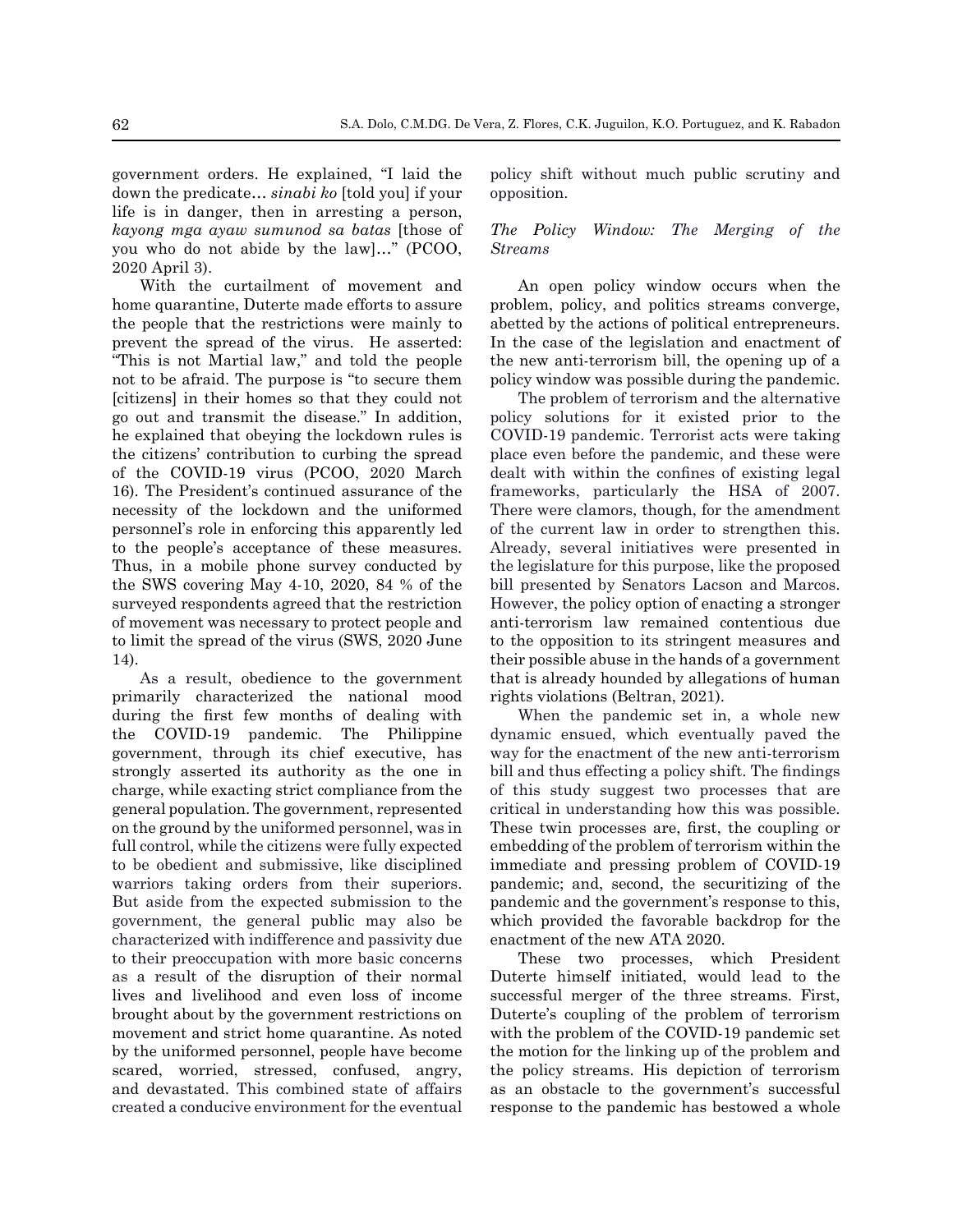new dimension to the problem of terrorism. It was no longer just another problem. Rather, it is now repositioned at the front and center of the government's drive to address the pandemic. This necessarily framed terrorism as an immediate and equally important problem to be attended to if the country were to successfully address the pandemic. While terrorism is not a health issue, it is now given legitimacy and urgency to be considered a priority legislative agenda even while the pandemic was supposed to be the main preoccupation. This whole new framing of the problem of terrorism, with its newfound urgency and legitimacy, provided the pivotal shot in the arm for the proposed policy option for a new anti-terrorism legislation to be fast-tracked and enacted. The redefined problem of terrorism requires a much stronger measure, which is precisely what is lobbied for by the proponents of the new anti-terrorism bill.

But the process of redefining the problem of terrorism within the problem of the COVID-19 pandemic would not have sufficed by itself to effect the policy change from the existing legal framework set by HSA 2007 to the new ATA 2020. This is where the third stream comes in to complete the picture, namely, the government's securitization of the COVID-19 pandemic that created a conducive political environment for the policy shift to be made. As discussed under the Political Stream above, the securitization of the pandemic eventually resulted in a national mood characterized by a public that was conditioned towards obedience to government control while at the same time being indifferent and passive due to their preoccupation with their disrupted lives and livelihoods. Whether the citizens were necessarily convinced of the new law or policy option is another issue, but the "securitized" COVID-19 circumstances certainly provided a timing like no other for the enactment of the new anti-terrorism bill.

Per the MSF framework, policy entrepreneurs are responsible for bringing the three streams together and thus making the policy shift possible. In the case of the ATA of 2020, it is important to pinpoint that while there were several players involved, the most active and central political actor was the President himself. He served as the problem broker by redefining terrorism within the more immediate and urgent problem of COVID-19 pandemic, and thus setting the merger of the problem and the policy streams. But likewise, it was Duterte who served as the securitizing agent, assisted by the DOH, which was likewise under the executive branch led by the President. The securitization of the pandemic, as presented in the Political Stream, is the second key process, which shaped the national mood that would serve as a conducive environment for formalizing the proposed policy option as the official government policy for addressing terrorism in the country.

## **Conclusion**

The Philippines' enactment of the ATA 2020 presents an interesting case in state policy shift. First, the new anti-terrorism bill is controversial, as there is an existing policy framework provided by HSA 2007 and likewise other options for enhancing this without need for amendment or replacement. Moreover, the new law introduced stringent anti-terrorism measures that pose threats to human rights in the country. Second, the ATA 2020 was passed at the height of the COVID-19 pandemic, despite it being a nonhealth legislation and thus supposedly a nonpriority given the country's preoccupation with the pandemic. How was it able to gain legislative priority leading to its enactment?

This case study interrogated the question using the analytical tools of the MSF, that is, by establishing the problem, policy and political streams and the circumstances that brought these together into an open policy window and eventually enabled the policy change to occur. Overall, two processes were surfaced that can shed light on how the policy shift was made possible. These are, first, the repositioning of terrorism within the immediate and pressing problem of COVID-19 pandemic; and, second, the securitizing of the pandemic and the government's response to this. The first process successfully linked the problem of terrorism with an available policy option in the policy stream that was arguing for a stronger and more efficient antiterrorism law. In turn, the second process shaped the favorable circumstances at the political stream that facilitated the enactment of the new ATA 2020. As these two critical processes were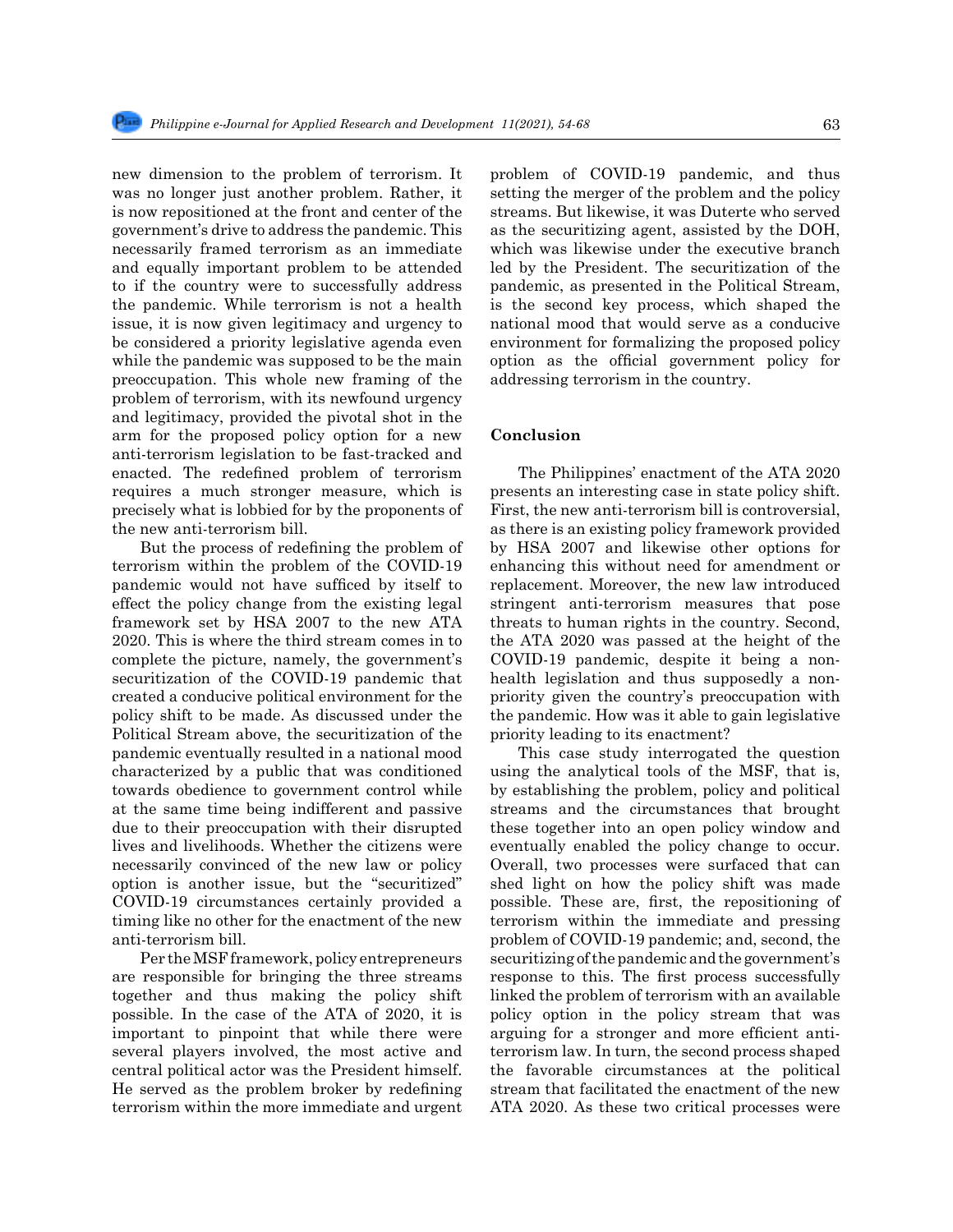fostered by President Duterte himself, this study calls attention to how the state's most powerful political actor can usher in a shift in state policy by actively intervening to define the problem, reinforce a proposed policy option, and cultivate a favorable political landscape to ensure that the desired policy option gets enshrined as the official policy of the land.

#### **References**

- Angervil, G. (2020). A Comprehensive application of Kingdon's Multiple Stream's Framework: An analysis of the Obama Administration's No child left waiver policy. *Politics and Policy,* 49 (5), 980-1020. [https://doi.](https://doi.org/10.1111/polp.12432) [org/10.1111/polp.12432.](https://doi.org/10.1111/polp.12432)
- Association of Southeast Asian Nations. 36<sup>th</sup> ASEAN Summit (2020, June 26). *Intervention of President Rodrigo Roa Duterte* [https://pcoo.gov.ph/presidential-speech/](https://pcoo.gov.ph/presidential-speech/intervention-%09of-president-rodrigo-roa-duterte-at-the-36th-association-of-%09southeast-asian-nations-%09asean-summit/) intervention- [of-president-rodrigo](https://pcoo.gov.ph/presidential-speech/intervention-%09of-president-rodrigo-roa-duterte-at-the-36th-association-of-%09southeast-asian-nations-%09asean-summit/)[roa-duterte-at-the-36th-association-of](https://pcoo.gov.ph/presidential-speech/intervention-%09of-president-rodrigo-roa-duterte-at-the-36th-association-of-%09southeast-asian-nations-%09asean-summit/)[southeast-asian-nations-](https://pcoo.gov.ph/presidential-speech/intervention-%09of-president-rodrigo-roa-duterte-at-the-36th-association-of-%09southeast-asian-nations-%09asean-summit/) asean-summit/
- Beltran, M. (2021, August 13). "Duterte Vs the International Criminal Court." The Diplomat, https://thediplomat.com/2021/08/ duterte-vs-the-international-criminal-court/
- Bowen, G. A. (2009). Document analysis as a qualitative research method. *Qualitative Research Journal,* 9(2), 27-40*.* [https://doi.](https://doi.org/10.3316/QRJ0902027) [org/10.3316/QRJ0902027](https://doi.org/10.3316/QRJ0902027).
- Buzan, B., Weaver, O., and de Wilde J. (1998). *Security – A New Framework for Analysis.* [https://www.academia.](https://www.academia.edu/39047709/Buzan_Waever_and_De_Wilde_1998_%20%09Security_A_New_Framework_For_Analysis) [edu/39047709/Buzan\\_Waever\\_and\\_De\\_](https://www.academia.edu/39047709/Buzan_Waever_and_De_Wilde_1998_%20%09Security_A_New_Framework_For_Analysis) Wilde<sup>1998</sup> Security A New Framework For Analysis
- Cabalza, C. (2011). Deconstructing Human Security in the Philippines. Paper presented at the 20th General Assembly of the International Federation of Social Sciences Organizations, B a t a n g a s City. [https://www.academia.edu/2137055/](https://www.academia.edu/2137055/DeconstructingHuman_Security_in_the_Philippines) DeconstructingHuman Security in the [Philippines](https://www.academia.edu/2137055/DeconstructingHuman_Security_in_the_Philippines)
- De Jesus, E. (2020). "War against COVID-19." *Inquirer.net Philippine News for Filipinos.* [https://opinion.inquirer.](https://opinion.inquirer.net/128599/war-against-covid-19) [net/128599/war-against-covid-19](https://opinion.inquirer.net/128599/war-against-covid-19)
- Department of Health. (2020, April 28). "Duque enlists governors in 5 point #beat COVID-19 strategy." [https://doh.gov.ph/doh](https://doh.gov.ph/doh-press-release/Duque-enlists-governors-in-5-point-%09%23BEATCOVID19-%09strategy)[press-release/Duque-enlists-governors-in-5](https://doh.gov.ph/doh-press-release/Duque-enlists-governors-in-5-point-%09%23BEATCOVID19-%09strategy) [point-%23BEATCOVID19-strategy](https://doh.gov.ph/doh-press-release/Duque-enlists-governors-in-5-point-%09%23BEATCOVID19-%09strategy)
- Department of Health. (2020, May 7). "ECQ buys Ph time. Continued practice of healthy behavior needed to sustain gains." [https://](https://doh.gov.ph/press-release/ECQ-Buys-PH-Time-%09Continued-Practice-of-Healthy-Behavior-Needed-to-Sustain-Gains) [doh.gov.ph/press-release/ECQ-Buys-PH-](https://doh.gov.ph/press-release/ECQ-Buys-PH-Time-%09Continued-Practice-of-Healthy-Behavior-Needed-to-Sustain-Gains)[Time-Continued-Practice-of-Healthy-](https://doh.gov.ph/press-release/ECQ-Buys-PH-Time-%09Continued-Practice-of-Healthy-Behavior-Needed-to-Sustain-Gains)[Behavior-Needed-to-Sustain-Gains](https://doh.gov.ph/press-release/ECQ-Buys-PH-Time-%09Continued-Practice-of-Healthy-Behavior-Needed-to-Sustain-Gains)
- Department of Health. (2020, May 13). "Honoring Nurse's day, DOH calls on more HCWs to be heroes of World War C." [https://](https://doh.gov.ph/doh-press-release/HONORING-%09NURSE%E2%80%99S-DAY%3A-DOH-CALLS-FOR-MORE-HCWS-TO-BE-%09HEROES-OF-WORLD-WAR%20%09C?fbclid=IwAR3qM3jkJpUYcJ3EisM3F_gtl0ueW9PAJdhOo5EYBqQY5vbO2hnC2T9q%09PEc) [doh.gov.ph/doh-press-release/HONORING-](https://doh.gov.ph/doh-press-release/HONORING-%09NURSE%E2%80%99S-DAY%3A-DOH-CALLS-FOR-MORE-HCWS-TO-BE-%09HEROES-OF-WORLD-WAR%20%09C?fbclid=IwAR3qM3jkJpUYcJ3EisM3F_gtl0ueW9PAJdhOo5EYBqQY5vbO2hnC2T9q%09PEc)[NURSE%E2%80%99S-DAY%3A-DOH-](https://doh.gov.ph/doh-press-release/HONORING-%09NURSE%E2%80%99S-DAY%3A-DOH-CALLS-FOR-MORE-HCWS-TO-BE-%09HEROES-OF-WORLD-WAR%20%09C?fbclid=IwAR3qM3jkJpUYcJ3EisM3F_gtl0ueW9PAJdhOo5EYBqQY5vbO2hnC2T9q%09PEc)[CALLS-FOR-MORE-HCWS-TO-BE-](https://doh.gov.ph/doh-press-release/HONORING-%09NURSE%E2%80%99S-DAY%3A-DOH-CALLS-FOR-MORE-HCWS-TO-BE-%09HEROES-OF-WORLD-WAR%20%09C?fbclid=IwAR3qM3jkJpUYcJ3EisM3F_gtl0ueW9PAJdhOo5EYBqQY5vbO2hnC2T9q%09PEc)[HEROES-OF-WORLD-WAR C?fbclid=IwAR](https://doh.gov.ph/doh-press-release/HONORING-%09NURSE%E2%80%99S-DAY%3A-DOH-CALLS-FOR-MORE-HCWS-TO-BE-%09HEROES-OF-WORLD-WAR%20%09C?fbclid=IwAR3qM3jkJpUYcJ3EisM3F_gtl0ueW9PAJdhOo5EYBqQY5vbO2hnC2T9q%09PEc) [3qM3jkJpUYcJ3EisM3F\\_](https://doh.gov.ph/doh-press-release/HONORING-%09NURSE%E2%80%99S-DAY%3A-DOH-CALLS-FOR-MORE-HCWS-TO-BE-%09HEROES-OF-WORLD-WAR%20%09C?fbclid=IwAR3qM3jkJpUYcJ3EisM3F_gtl0ueW9PAJdhOo5EYBqQY5vbO2hnC2T9q%09PEc) [gtl0ueW9PAJdhOo5EYBqQY5vbO2hnC2T9](https://doh.gov.ph/doh-press-release/HONORING-%09NURSE%E2%80%99S-DAY%3A-DOH-CALLS-FOR-MORE-HCWS-TO-BE-%09HEROES-OF-WORLD-WAR%20%09C?fbclid=IwAR3qM3jkJpUYcJ3EisM3F_gtl0ueW9PAJdhOo5EYBqQY5vbO2hnC2T9q%09PEc) [qPEc](https://doh.gov.ph/doh-press-release/HONORING-%09NURSE%E2%80%99S-DAY%3A-DOH-CALLS-FOR-MORE-HCWS-TO-BE-%09HEROES-OF-WORLD-WAR%20%09C?fbclid=IwAR3qM3jkJpUYcJ3EisM3F_gtl0ueW9PAJdhOo5EYBqQY5vbO2hnC2T9q%09PEc)
- Eadie, P. (2007). Legislating for Terrorism: The Philippines' Human Security Act 2007. *Journal of Terrorism Research,* 2(3). [http://](http://doi.org/10.15664/jtr.226) [doi.org/10.15664/jtr.226](http://doi.org/10.15664/jtr.226)
- Executive Order No. 70. (2018). *Institutionalizing the Whole-of-Nation Approach in attaining inclusive and sustainable peace, creating a national task force to end local communist armed conflict, and directing the adoption of a national peace framework.* [https://www.](https://www.officialgazette.gov.ph/2018/12/04/executive-order-no-70-s-2018/) [officialgazette.gov.ph/2018/12/04/executive](https://www.officialgazette.gov.ph/2018/12/04/executive-order-no-70-s-2018/)[order-no-70-s-2018/](https://www.officialgazette.gov.ph/2018/12/04/executive-order-no-70-s-2018/)
- Ge, J., Shi, W. Wang, X., (2020). Policy agenda for sustainable intermodal transport in China: An application of the Multiple Streams Framework. *Sustainability,* 12, 3915. https://doi.org/10.3390/su12093915.
- Hapal, K. (2021). The Philippines' COVID-19 Response: Securitizing the pandemic and disciplining the pasaway. *Journal of Current South East Asian Affairs,* 40(2), 224-244. https://journals.sagepub.com/doi/ pdf/10.1177/1868103421994261
- Human Rights Watch. (2007, July 7). "Philippines: New terrorism law puts rights at risk." *Human Rights Watch.org.* [https://](https://www.hrw.org/news/2007/07/17/philippines-new-terrorism-law-puts-rights-risk) [www.hrw.org/news/2007/07/17/philippines](https://www.hrw.org/news/2007/07/17/philippines-new-terrorism-law-puts-rights-risk)[new-terrorism-law-puts-rights-risk](https://www.hrw.org/news/2007/07/17/philippines-new-terrorism-law-puts-rights-risk)
- Human Rights Watch. (2012, June 29). In the name of Security. Counterterrorism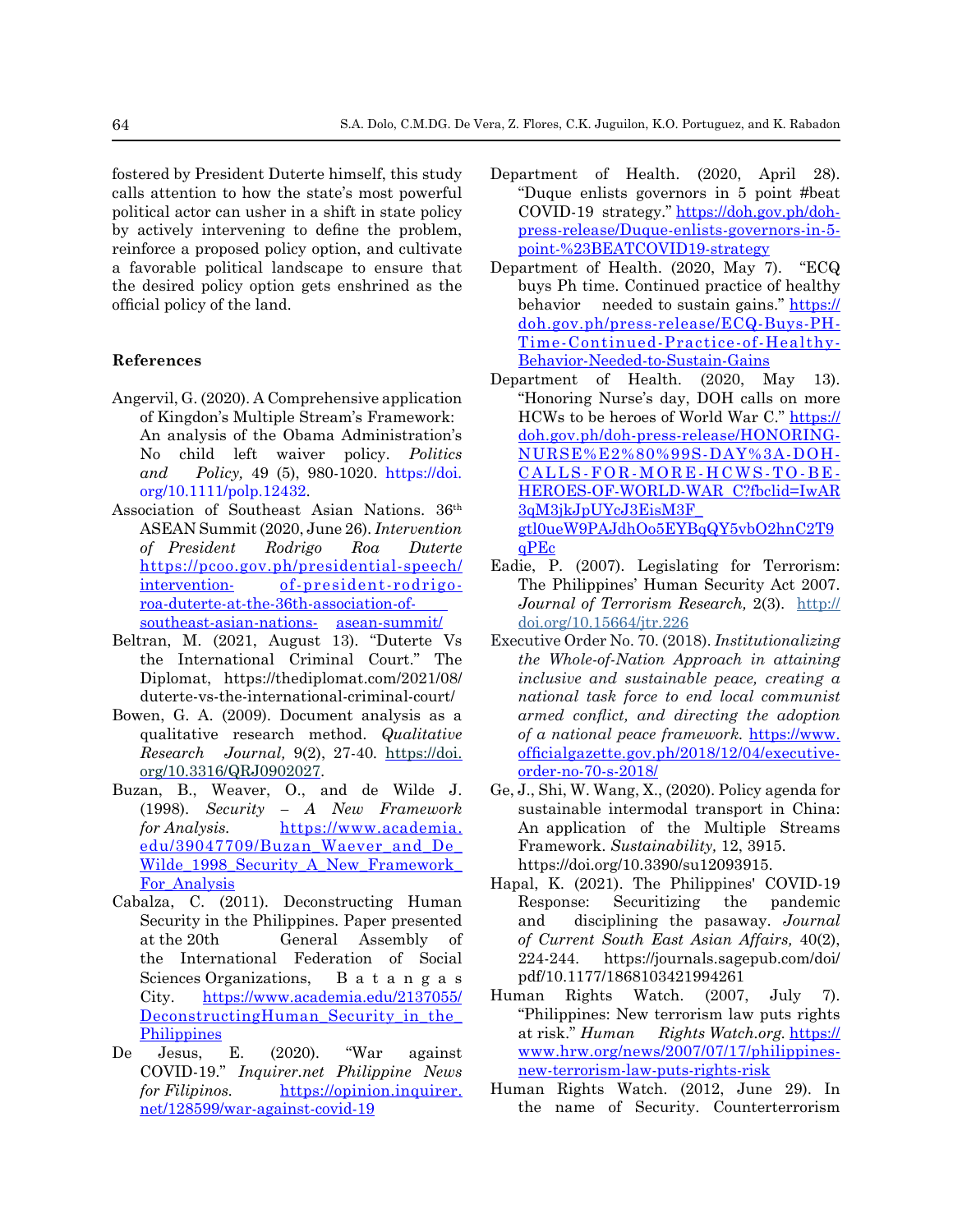since September 11. [https://www.hrw.](https://www.hrw.org/report/2012/06/29/name-security/counterterrorism-laws-worldwide-september-11) [org/report/2012/06/29/name-security/](https://www.hrw.org/report/2012/06/29/name-security/counterterrorism-laws-worldwide-september-11) [counterterrorism-laws-worldwide](https://www.hrw.org/report/2012/06/29/name-security/counterterrorism-laws-worldwide-september-11)[september-11](https://www.hrw.org/report/2012/06/29/name-security/counterterrorism-laws-worldwide-september-11)

- Knaggard, A. (2015). The Multiple Streams Framework and the Problem Broker. *European Journal of Political Research*, 54(3), 450-465.
- Kingdon, J. (1984/2011). *Agendas, Alternatives,*  and Public Policies. (2<sup>nd</sup> edn.). Pearson. Knaggard, A. (2015). The Multiple Streams Framework and the Problem Broker. *European Journal of Political Research,*  54(3), 450–465.
- Lacson, P. (2019, October 2). Sponsorship Speech for the Anti-Terrorism Act of 2019. [http://legacy.senate.gov.ph/press\\_](http://legacy.senate.gov.ph/press_release/2019/1002_lacson1.asp) [release/2019/1002\\_lacson1.asp](http://legacy.senate.gov.ph/press_release/2019/1002_lacson1.asp)
- Madhav N, Oppenheim B, Gallivan M. (2017). Pandemics: Risks, Impacts, and Mitigation. In Jamison DT, Gelband H, Horton S. (Eds.), *Disease Control Priorities: Improving Health and Reducing Poverty*. (3rd edn.) The International Bank for Reconstruction and Development/ The World Bank. [https://doi.](https://doi.org/10.1596/978-1-4648-0527-1_ch1) [org/10.1596/978-1-4648-0527-1\\_ch1](https://doi.org/10.1596/978-1-4648-0527-1_ch1).
- Magsino, D. (2020, June 15). "Trillanes offers 5-point alternative to anti-terror bill." GMA news, [https://www.gmanetwork.com/news/](https://www.gmanetwork.com/news/news/nation/742717/trillanes-offers-%095-point-%09alternative-to-anti-terror-bill/story/) [news/nation/742717/trillanes-offers-5-point](https://www.gmanetwork.com/news/news/nation/742717/trillanes-offers-%095-point-%09alternative-to-anti-terror-bill/story/)[alternative-to-anti-terror-bill/story/](https://www.gmanetwork.com/news/news/nation/742717/trillanes-offers-%095-point-%09alternative-to-anti-terror-bill/story/)
- Marcos, I. (2019), SB 630, *An Act to Combat Terrorism and Secure the Nation, Amending for this Purpose Certain Provisions of RA 9372 (Human Security Act of 2007)*. [https://](https://legacy.senate.gov.ph/lisdata/3097727859!.pdf) [legacy.senate.gov.ph/lisdata/3097727859!.pd](https://legacy.senate.gov.ph/lisdata/3097727859!.pdf) [f](https://legacy.senate.gov.ph/lisdata/3097727859!.pdf)
- Maru, M. (2020). Africa: COVID-19 Africa's looming humanitarian and security crisis. *All Africa Global Media (allAfrica.com)*. <https://cadmus.eui.eu/handle/1814/66712>
- National Intelligence Coordinating Agency (NICA). (2020). Pamalayan: Understanding terrorism today. [http://](http://www.nica.gov.ph/images/pamalayan/PAMALAYAN_NEWSLETTER_FINAL.pdf) [www.nica.gov.ph/images/pamalayan/](http://www.nica.gov.ph/images/pamalayan/PAMALAYAN_NEWSLETTER_FINAL.pdf) [PAMALAYAN\\_NEWSLETTER\\_FINAL.pdf](http://www.nica.gov.ph/images/pamalayan/PAMALAYAN_NEWSLETTER_FINAL.pdf)
- Nyman, J. (2013). Securitization theory. In Sheperd, L. (Ed.), *Critical Approaches to security. An Introduction to theories and methods*. Routledge.
- Office of the President of the Philippines. (2020,

March 16). Proclamation No. 929 s. 2020. *Declaring a State of Calamity throughout the Philippines due to Coronavirus Disease 2019.* [https://www.officialgazette.](https://www.officialgazette.gov.ph/2020/03/16/proclamation-no-929-s-2020/) [gov.ph/2020/03/16/proclamation-no-](https://www.officialgazette.gov.ph/2020/03/16/proclamation-no-929-s-2020/)[929-s-2020/](https://www.officialgazette.gov.ph/2020/03/16/proclamation-no-929-s-2020/)

- Office of the President of the Philippines. (2020, March 16). *Memorandum from the Executive Secretary on Community Quarantine over the Entire Luzon and Further Guidelines for the Management of the Coronavirus Disease 2019.* https:// www.officialgazette.gov.ph/2020/03/16/ memorandum-from-the-executive-secretaryon-community-quarantine-over-the-entireluzon-and-further-guidelines-for-themanagement-of-the-coronavirus-disease-2019 covid-19-situation/
- Office of the President of the Philippines. (2020, March 16) *Guidance of President Rodrigo Roa Duterte on the coronavirus Disease 2019.* [https://pcoo.gov.ph/wp-content/](https://pcoo.gov.ph/wp-%09content/uploads/2020/03/20200316-Guidance-of-%20President-Rodrigo-Roa-%09Duterte-on-%09the-Coronavirus-Disease-2019-COVID-19.pdf) [uploads/2020/03/20200316-Guidance of-](https://pcoo.gov.ph/wp-%09content/uploads/2020/03/20200316-Guidance-of-%20President-Rodrigo-Roa-%09Duterte-on-%09the-Coronavirus-Disease-2019-COVID-19.pdf)[President-Rodrigo-Roa-Duterte-on-the-](https://pcoo.gov.ph/wp-%09content/uploads/2020/03/20200316-Guidance-of-%20President-Rodrigo-Roa-%09Duterte-on-%09the-Coronavirus-Disease-2019-COVID-19.pdf)[Coronavirus-Disease-2019-COVID-19.pdf](https://pcoo.gov.ph/wp-%09content/uploads/2020/03/20200316-Guidance-of-%20President-Rodrigo-Roa-%09Duterte-on-%09the-Coronavirus-Disease-2019-COVID-19.pdf)
- Office of the President of the Philippines. (2020, April 1). *Nation Address of President Rodrigo Roa Duterte on Coronavirus Disease 2019 (COVID-19) Pandemic.* [https://pcoo.gov.ph/presidential-speech/](https://pcoo.gov.ph/presidential-speech/nation-address-of-president-roa-duterte-on-) [nation-address-of-president-roa-duterte](https://pcoo.gov.ph/presidential-speech/nation-address-of-president-roa-duterte-on-)[on-](https://pcoo.gov.ph/presidential-speech/nation-address-of-president-roa-duterte-on-)coronavirus-disease-2019-covid-19 pandemic/
- Office of the President of the Philippines. (2020, April 3). *Talk to the Nation on COVID-19 of President Rodrigo Roa Duterte [https://](https://pcoo.gov.ph/presidential-speech/talk-to-the-nation-on-covid-19-of-president-rodrigo-roa-duterte/?fbclid=IwAR2HP2aUlL5k5WL9eQQ9snhdPyRfmYF3MAFcKpVIWLoM3ginpOKqrHqgjO4) [pcoo.gov.ph/presidential-speech/talk-to-the](https://pcoo.gov.ph/presidential-speech/talk-to-the-nation-on-covid-19-of-president-rodrigo-roa-duterte/?fbclid=IwAR2HP2aUlL5k5WL9eQQ9snhdPyRfmYF3MAFcKpVIWLoM3ginpOKqrHqgjO4)[nation-on-covid-19-of-president-](https://pcoo.gov.ph/presidential-speech/talk-to-the-nation-on-covid-19-of-president-rodrigo-roa-duterte/?fbclid=IwAR2HP2aUlL5k5WL9eQQ9snhdPyRfmYF3MAFcKpVIWLoM3ginpOKqrHqgjO4) rodrigoroa- [duterte/?fbclid=IwAR2HP2aUlL5k5WL](https://pcoo.gov.ph/presidential-speech/talk-to-the-nation-on-covid-19-of-president-rodrigo-roa-duterte/?fbclid=IwAR2HP2aUlL5k5WL9eQQ9snhdPyRfmYF3MAFcKpVIWLoM3ginpOKqrHqgjO4) [9eQQ9snhdPyRfmYF3MAFcKpVIWLoM3gin](https://pcoo.gov.ph/presidential-speech/talk-to-the-nation-on-covid-19-of-president-rodrigo-roa-duterte/?fbclid=IwAR2HP2aUlL5k5WL9eQQ9snhdPyRfmYF3MAFcKpVIWLoM3ginpOKqrHqgjO4) pO [KqrHqgjO4](https://pcoo.gov.ph/presidential-speech/talk-to-the-nation-on-covid-19-of-president-rodrigo-roa-duterte/?fbclid=IwAR2HP2aUlL5k5WL9eQQ9snhdPyRfmYF3MAFcKpVIWLoM3ginpOKqrHqgjO4)*
- Parrocha, A., (2020, June 20). "National ID can help curb terrorism: Palace. Philippine News Agency. https://www.pna.gov.ph/ articles/1107028
- Ruvacalba-Gomez, E., Criado, I., and Gil-Garcia, R. (2020). Analyzing open government policy adoption through the multiple streams framework: The roles of policy entrepreneurs in the case of Madrid. *Public Policy and Administration.* [https://](https://doi.org/10.1177/0952076720936349)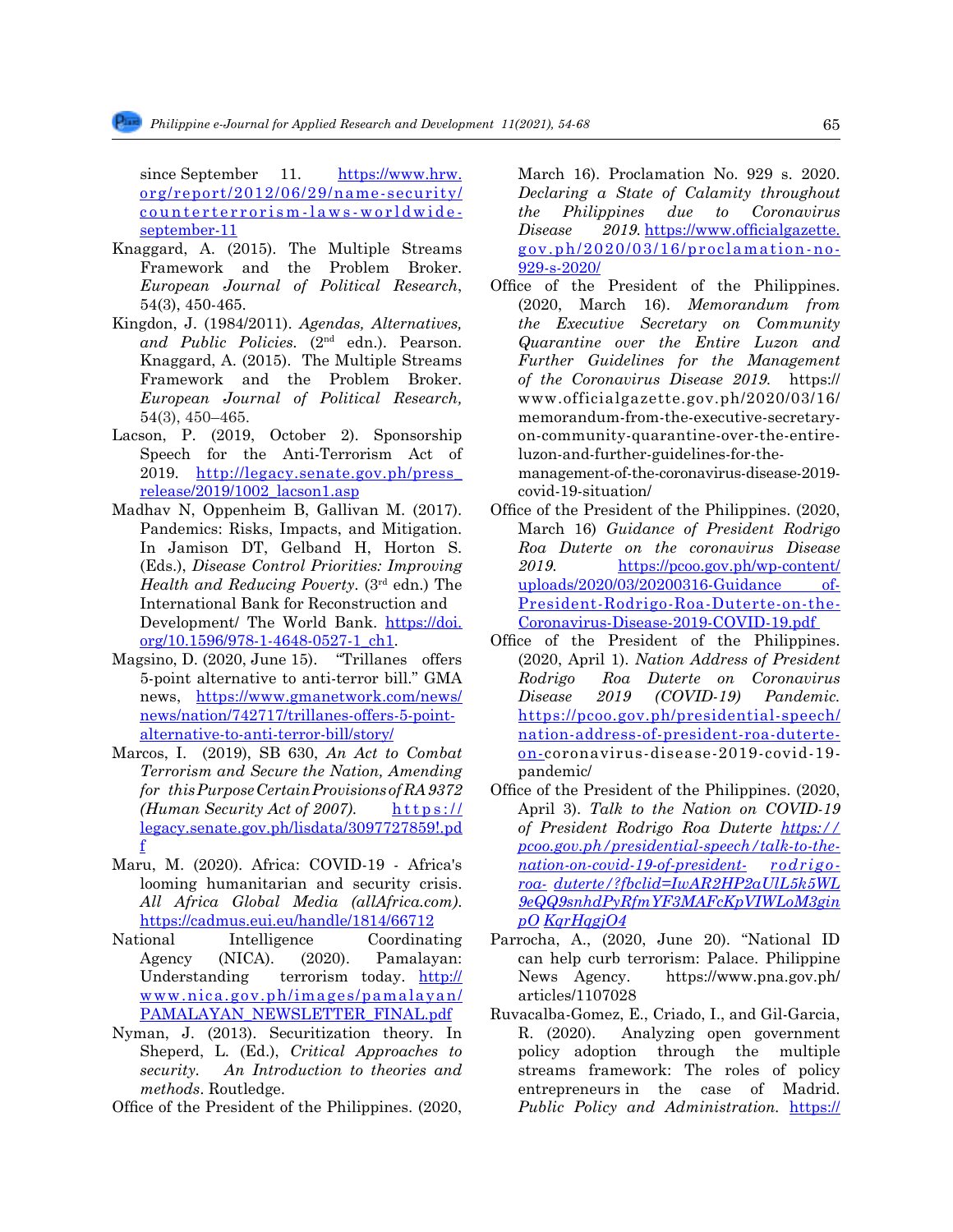[doi.org/10.1177/0952076720936349](https://doi.org/10.1177/0952076720936349)

- Saldana, J. (2016). *The Coding Manual for Qualitative Researchers.* SAGE Publishing. [https://uk.sagepub.com/en-gb/eur/the](https://uk.sagepub.com/en-gb/eur/the-coding-manual-for-qualitative-researchers/book243616)[coding-manual-for-qualitative-researchers/](https://uk.sagepub.com/en-gb/eur/the-coding-manual-for-qualitative-researchers/book243616) [book243616](https://uk.sagepub.com/en-gb/eur/the-coding-manual-for-qualitative-researchers/book243616)
- Santos, A. (2020, July 6). "Philippine antiterrorism law triggers fear of massive rights abuses." Deutesche Welle*.* [https://](https://www.dw.com/en/philippine-anti-terrorism-law-triggers-fear-of-massive-rights-abuses/a-53732140) [www.dw.com/en/philippine-anti-terrorism](https://www.dw.com/en/philippine-anti-terrorism-law-triggers-fear-of-massive-rights-abuses/a-53732140)[law-triggers-fear-of-massive-rights](https://www.dw.com/en/philippine-anti-terrorism-law-triggers-fear-of-massive-rights-abuses/a-53732140)[abuses/a-53732140](https://www.dw.com/en/philippine-anti-terrorism-law-triggers-fear-of-massive-rights-abuses/a-53732140)
- Social Weather Station Survey. (2020, May 4-10, 2020) COVID19 mobile phone survey- report # 7. [https://www.sws.org.ph/swsmain/artcldi](https://www.sws.org.ph/swsmain/artcldisppage/?artcsyscode=ART-20200604103544) [sppage/?artcsyscode=ART-20200604103544](https://www.sws.org.ph/swsmain/artcldisppage/?artcsyscode=ART-20200604103544)
- Tanaka, Y., Chapman, A., Tezuka, T., and Sakurai, S. (2020). Multiple streams and power sector policy change: Evidence from the feed – in tariff policy process in Japan. *Politics and Policy,* 48 (3), 464-489.
- Venzon, C. (2020). The Philippines' Anti-Terrorism Act of 2020: Five things to know. *NIKKEI Asia*. [https://asia.nikkei.com/](https://asia.nikkei.com/Politics/The-Philippines-Anti-Terrorism-Act-of-2020-Five-things-to-know) [Politics/The-Philippines-Anti-Terrorism-Act](https://asia.nikkei.com/Politics/The-Philippines-Anti-Terrorism-Act-of-2020-Five-things-to-know)[of-2020-Five-things-to-know](https://asia.nikkei.com/Politics/The-Philippines-Anti-Terrorism-Act-of-2020-Five-things-to-know)
- World Health Organization. (2020). WHO Director-General's opening remarks at the media briefing on COVID-19- 11 March 2020. [https://www.who.int/director-general/](https://www.who.int/director-general/speeches/detail/who-director-general-s-opening-remarks-at-the-media-briefing-on-covid-19---11-march-2020) [speeches/detail/who-director-general-s](https://www.who.int/director-general/speeches/detail/who-director-general-s-opening-remarks-at-the-media-briefing-on-covid-19---11-march-2020)[opening-remarks-at-the-media-briefing-on](https://www.who.int/director-general/speeches/detail/who-director-general-s-opening-remarks-at-the-media-briefing-on-covid-19---11-march-2020)[covid-19---11-march-2020](https://www.who.int/director-general/speeches/detail/who-director-general-s-opening-remarks-at-the-media-briefing-on-covid-19---11-march-2020)
- Yee, J. (2020). Longest lockdown, lost opportunities: PH COVID-19 cases go past 300,000. *Inquirer.net.* [https://www.](https://www.google.com.ph/amp/s/newsinfo.inquirer.net/1340659/longest-%20lockdown-lost-opportunities-300k-cases/amp) [google.com.ph/amp/s/newsinfo.inquirer.](https://www.google.com.ph/amp/s/newsinfo.inquirer.net/1340659/longest-%20lockdown-lost-opportunities-300k-cases/amp) [net/1340659/longest- lockdown-lost](https://www.google.com.ph/amp/s/newsinfo.inquirer.net/1340659/longest-%20lockdown-lost-opportunities-300k-cases/amp)[opportunities-300k-cases/amp](https://www.google.com.ph/amp/s/newsinfo.inquirer.net/1340659/longest-%20lockdown-lost-opportunities-300k-cases/amp)
- Yin, R. (1994). *Case Study Research Design and Methods: Applied Social Research and Methods Series.* (2nd edn.). Sage Publications Inc. DOI: 10.12691/education-2-7-11.
- Zahariadis, N. (2007). The Multiple streams framework. In Sabatier, P. (Ed), *Theories of the Policy Process,* (pp. 65-92). Westview Press.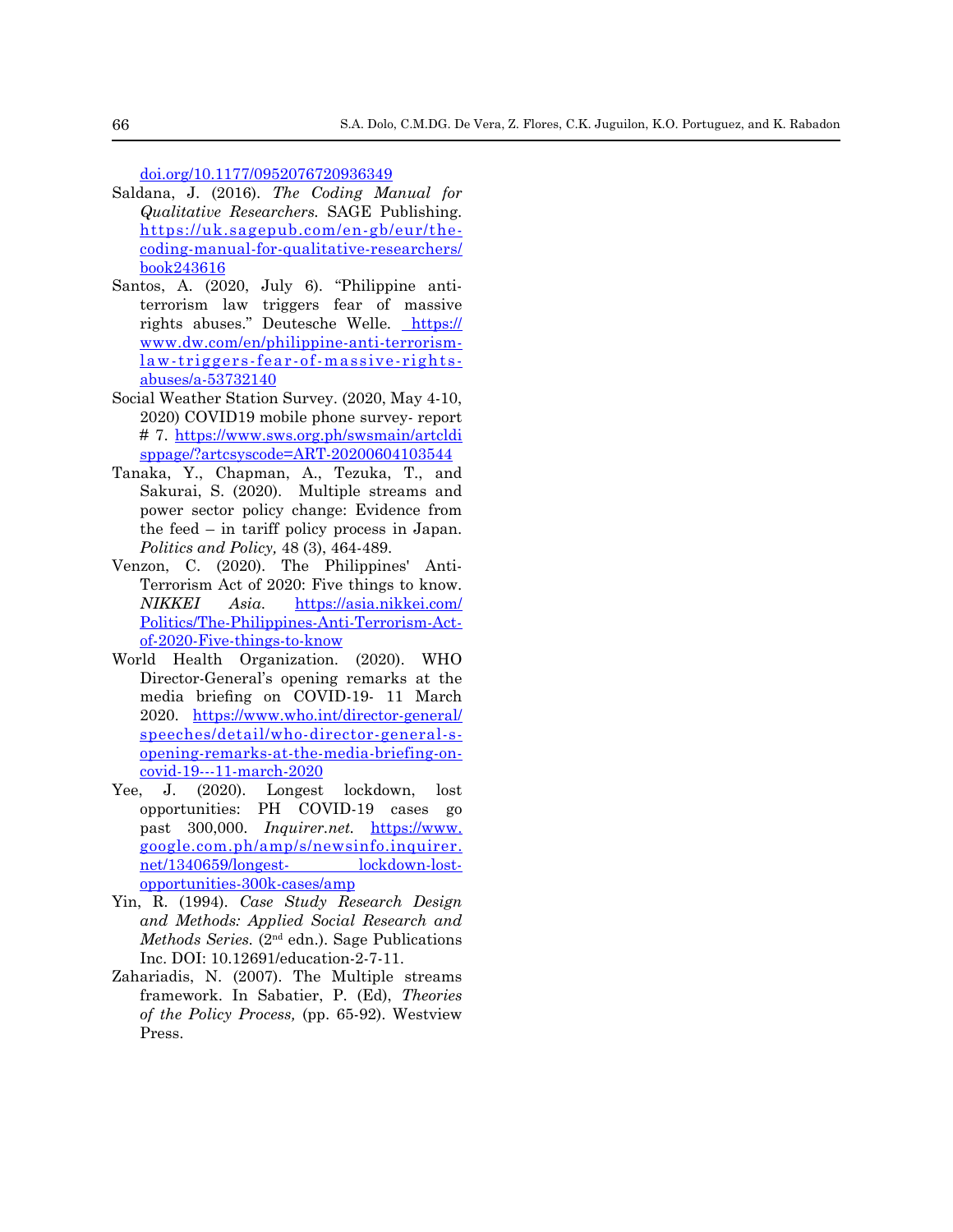## **Annex A**. List of Documents

| Document Document<br># |                                                                                                                                                                                                         | Data derived                       |
|------------------------|---------------------------------------------------------------------------------------------------------------------------------------------------------------------------------------------------------|------------------------------------|
| $\mathbf{1}$           | SB 630, An Act to Combat Terrorism and Secure the Nation,<br>Amending for this Purpose Certain Provisions of RA 9372<br>(Human Security Act of 2007). Introduced by Sem. Imee<br>Marcos. July 18, 2019. | Policy stream                      |
| $\overline{2}$         | Sponsorship Speech for the Anti-Terrorism Act of 2019<br>Sen. Panfilo M. Lacson. Oct. 2, 2019.                                                                                                          | Policy stream                      |
| 3                      | Proclamation No. 929, Declaring a State of Calamity<br>throughout the Philippines due to the Corona Virus Disease<br>2019. March 16, 2020.                                                              | Problem stream,<br>Politics stream |
| 4                      | Guidance of President Rodrigo Roa Duterte on the<br>Coronavirus Disease 2019 (COVID-19). March 16, 2020.                                                                                                | Politics stream                    |
| $\overline{5}$         | Nation Address of President Rodrigo Roa Duterte on<br>Coronavirus Disease 2019 (COVID-19) Pandemic.<br>April<br>1, 2020.                                                                                | Politics stream                    |
| $\,6$                  | Talk to the Nation on COVID-19 of President Rodrigo Roa<br>Duterte. April 3, 2020.                                                                                                                      | Problem stream,<br>Politics stream |
| 7                      | DOH Press Release, April 28, 2020.                                                                                                                                                                      | Problem stream,<br>Politics stream |
| 8                      | DOH Press Release, May 7, 2020.                                                                                                                                                                         | Problem stream,<br>Politics stream |
| 9                      | DOH Press Release, May 13, 2020.                                                                                                                                                                        | Problem stream,<br>Politics stream |
| 10                     | Trillanes offers 5-point alternative to anti-terror bill<br>By Dona Magsino, GMA News. Published June 15, 2020.                                                                                         | Policy stream                      |
| 11                     | SWS May 4-10, 2020 COVID19 mobile phone survey-report<br>#7:84% say strict stay at home measures due to COVID-19<br>are worth it. Released June 4, 2020.                                                | Politics stream                    |
| 12                     | ASEAN speech: Intervention of President Rodrigo Roa<br>Duterte at the 36 <sup>th</sup> Association of Southeast Asian Nations<br>(ASEAN) Summit. June 26, 2020.                                         | Problem stream                     |
| 13                     | Pamalayan: Understanding Terrorism Today July 2020,<br>(National Intelligence Coordinating Agency (NICA)                                                                                                | Problem stream                     |